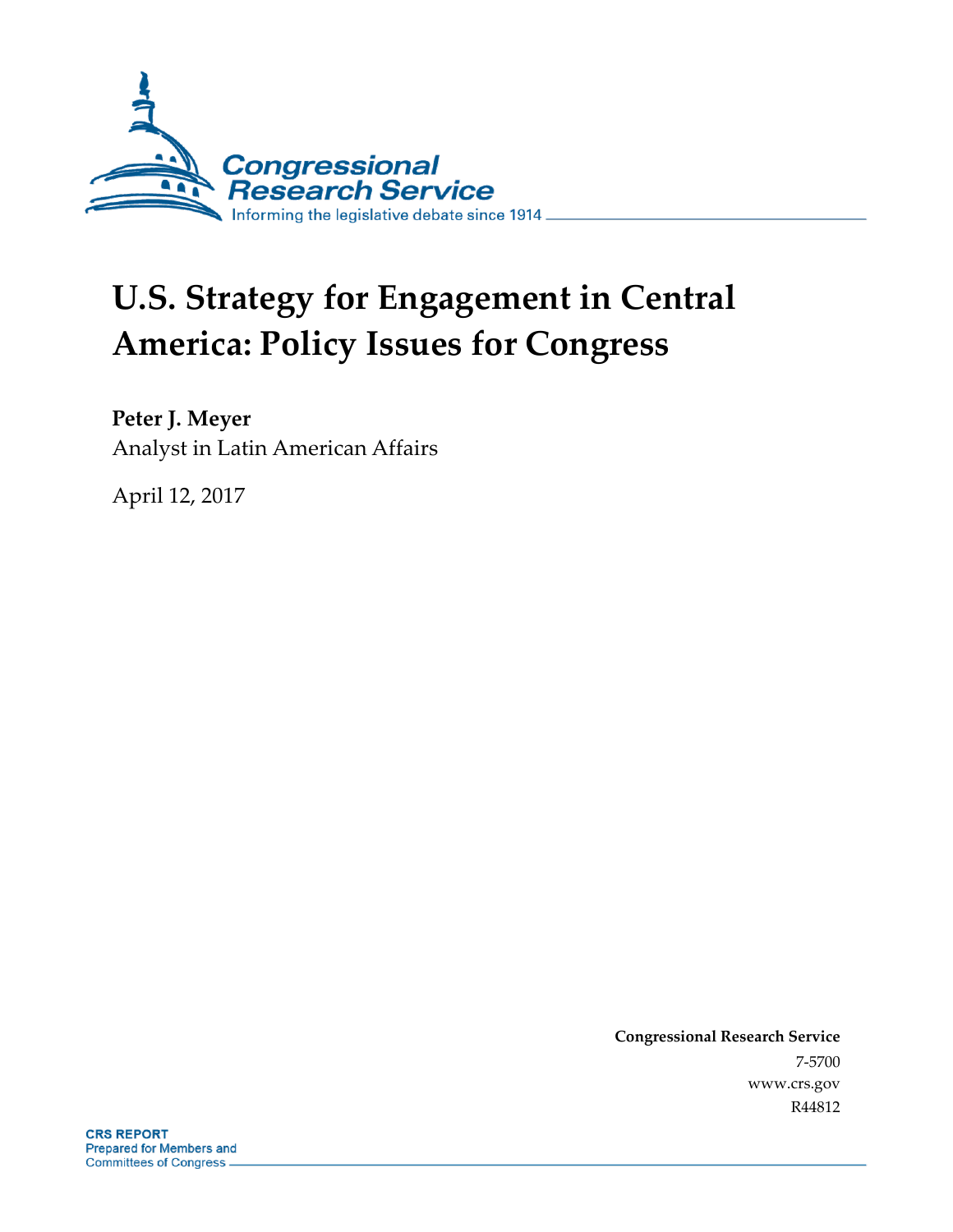## **Summary**

Central America has received renewed attention from U.S. policymakers over the past few years as the region has become a major transit corridor for illicit drugs and a significant source of irregular migration to the United States. These narcotics and migrant flows are the latest symptoms of deep-rooted challenges in several countries in the region, including widespread insecurity, fragile political and judicial systems, and high levels of poverty and unemployment. Although the Obama Administration and governments in the region launched new initiatives designed to improve conditions in Central America, the future of those efforts will depend on the decisions of the Trump Administration and the  $115<sup>th</sup>$  Congress.

#### **U.S. Strategy for Engagement in Central America**

The Obama Administration determined it was in the national security interests of the United States to work with Central American governments to address conditions in the region. Accordingly, the Obama Administration launched a new, whole-of-government U.S. Strategy for Engagement in Central America. The new strategy takes a broader and more comprehensive approach than previous U.S. initiatives in the region and is based on the premise that efforts to promote prosperity, improve security, and strengthen governance are mutually reinforcing and of equal importance. The new strategy focuses primarily on the "northern triangle" countries of Central America—El Salvador, Guatemala, and Honduras—which face the greatest challenges. Nevertheless, it also provides an overarching framework for U.S. engagement with the other countries in the region: Belize, Costa Rica, Nicaragua, and Panama. The new U.S. strategy and the northern triangle governments' Alliance for Prosperity initiative have similar objectives and fund complementary efforts; however, they have prioritized different activities.

#### **Initial Funding and Conditions**

Congress has appropriated \$1.3 billion to begin implementing the new Central America strategy, dividing the funds relatively equally among efforts to promote prosperity, strengthen governance, and improve security. This figure includes \$560 million appropriated in FY2015 and \$750 million appropriated in FY2016 (through P.L. 113-235 and P.L. 114-113, respectively). Congress placed strict conditions on the FY2016 aid, requiring the northern triangle governments to address a range of concerns, including border security, corruption, and human rights, to receive assistance. As a result of those legislative requirements and delays in the budget process, most of the FY2016 funding did not begin to be delivered to Central America until early 2017.

#### **Future Appropriations and Other Policy Issues**

Congress is still considering FY2017 appropriations and soon will begin deliberating over President Trump's FY2018 budget request. The Obama Administration requested \$750 million for the Central America strategy in FY2017, but assistance for the region currently is being provided through a continuing resolution (P.L. 114-254) that funds foreign aid programs at the FY2016 level minus an across-the-board reduction of 0.1901%, until April 28, 2017. The Trump Administration's FY2018 budget blueprint proposes deep cuts to foreign aid globally, but does not specify how those cuts would affect Central America.

Congress may examine a number of policy issues as it deliberates on the future of the Central America strategy. These issues include the extent to which Central American governments are demonstrating the political will to undertake domestic reforms; the utility of the conditions placed on assistance to Central America; and the potential implications of changes to U.S. immigration, trade, and drug control policies for U.S. objectives in the region.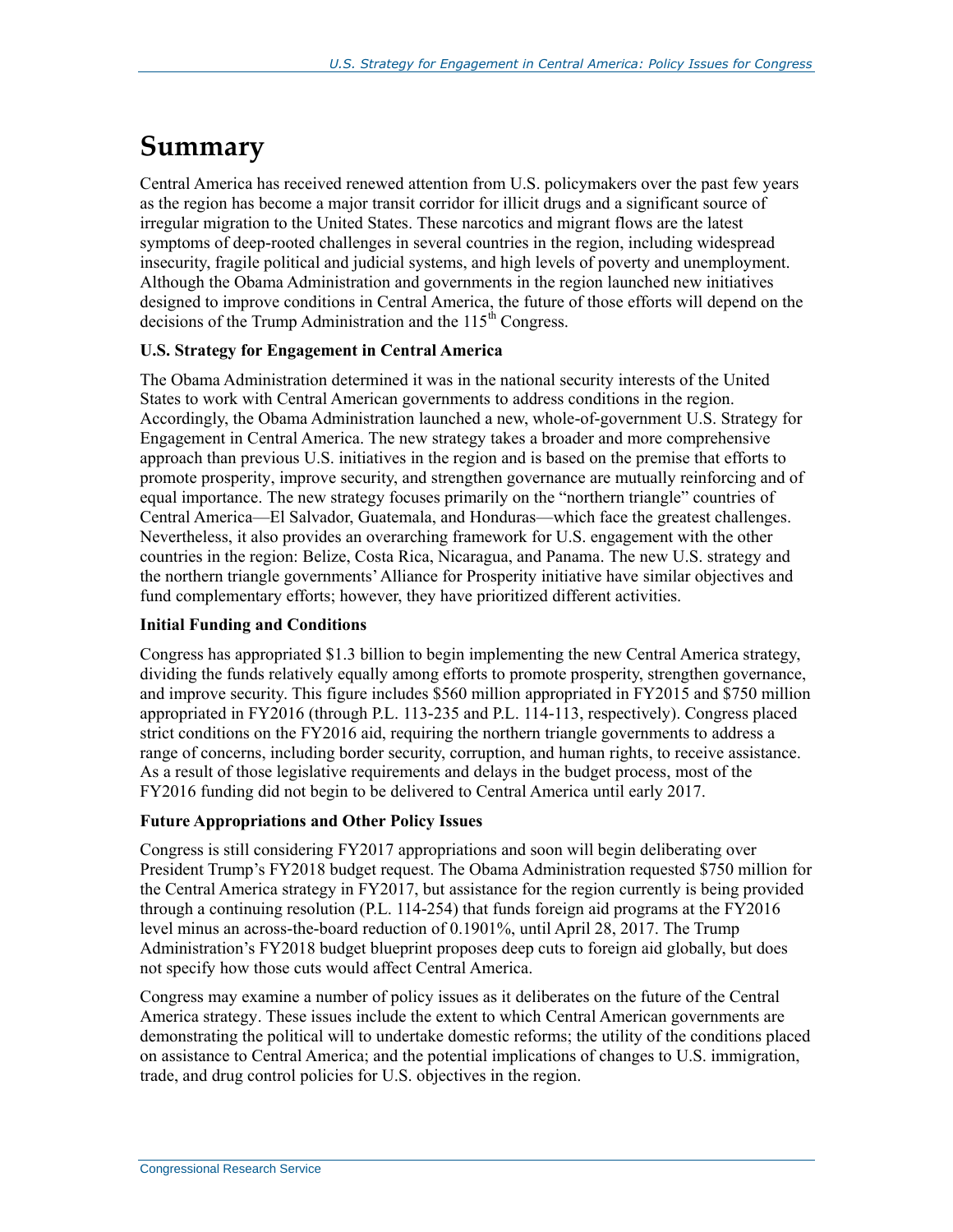## **Contents**

## Figures

| Figure 3. Central America Strategy FY2015 and FY2016 Funding by Aid Account 12 |  |
|--------------------------------------------------------------------------------|--|
|                                                                                |  |
|                                                                                |  |
|                                                                                |  |
|                                                                                |  |

## **Tables**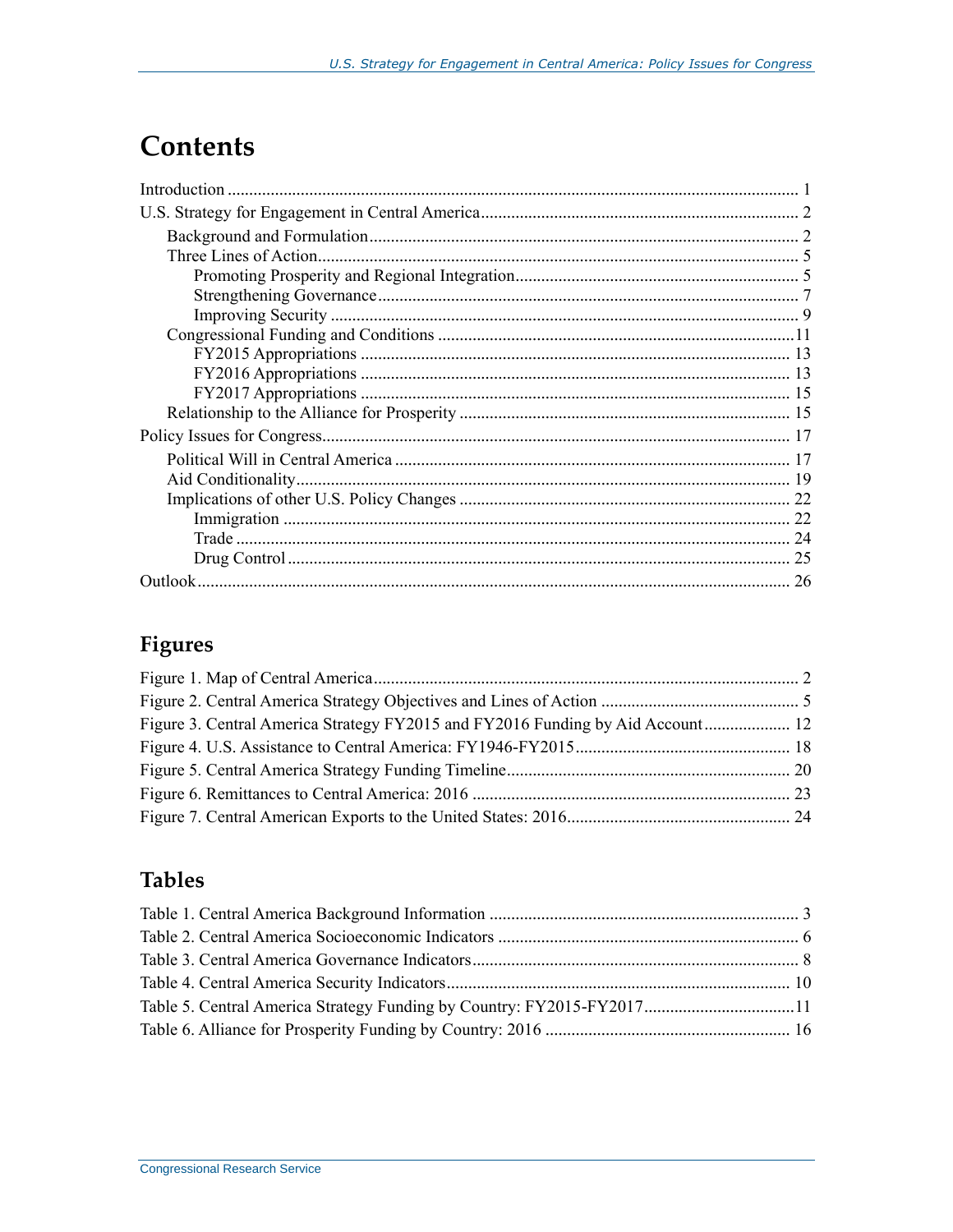## **Contacts**

|--|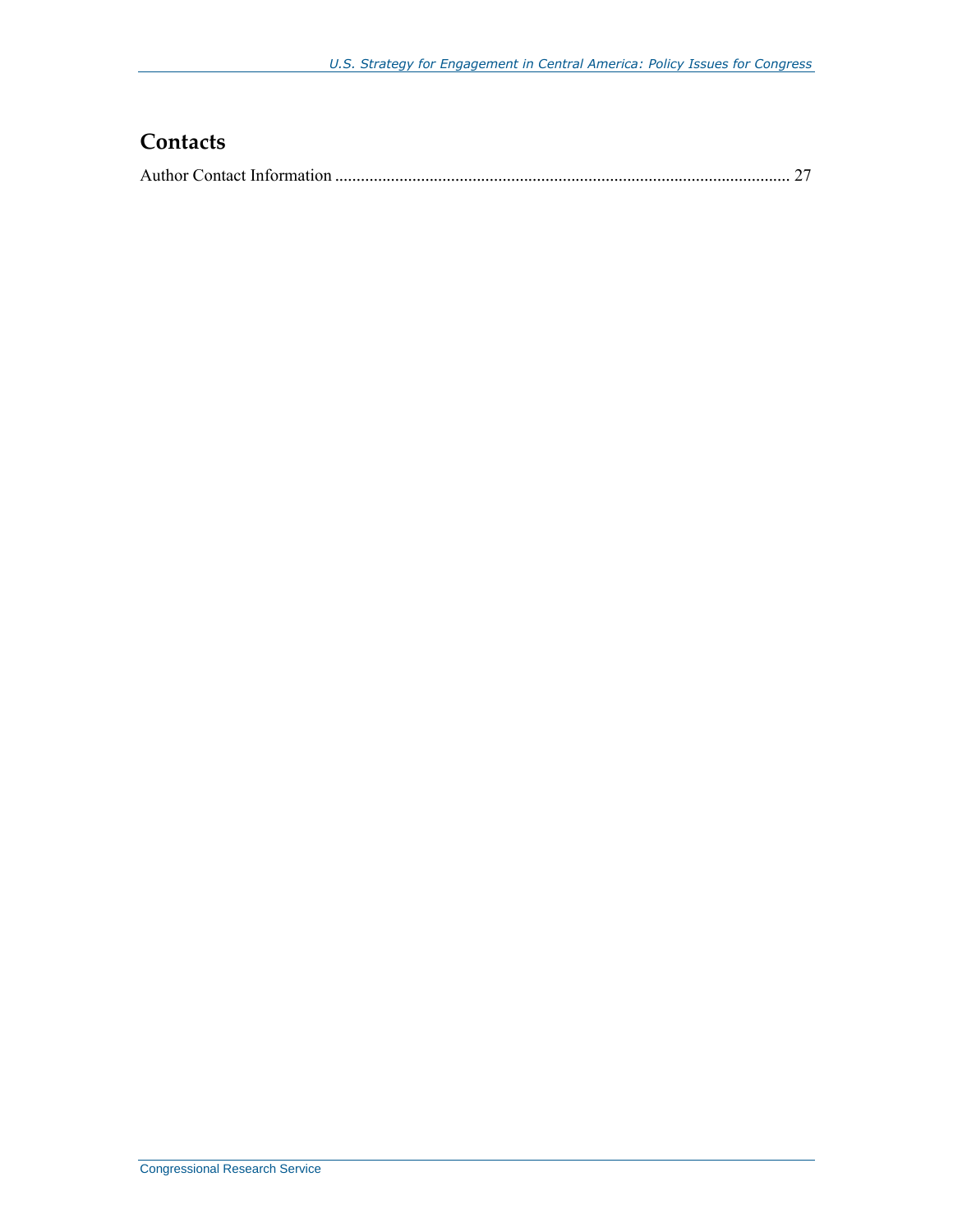## **Introduction**

Instability in Central America—particularly the "northern triangle" nations of El Salvador, Guatemala, and Honduras—is one of the most pressing challenges for U.S. policy in the Western Hemisphere. These countries are struggling with widespread insecurity, fragile political and judicial systems, and high levels of poverty and unemployment. The inability of the northern triangle governments to address those challenges effectively has had far-reaching implications for the United States. Transnational criminal organizations have taken advantage of the situation, using the Central American corridor to traffic 90% of cocaine destined for the United States, among other illicit activities.<sup>1</sup> The region also has become a significant source of mixed migration flows of asylum seekers and economic migrants to the United States. 2 In FY2016, U.S. authorities at the southwestern border apprehended nearly 200,000 unauthorized migrants from the northern triangle; about 60% of those apprehended were unaccompanied minors or families, many of whom surrendered to law enforcement and requested humanitarian protection.<sup>3</sup>

The Obama Administration determined that it was "in the national security interests of the United States" to work with Central American governments to improve security, strengthen governance, and promote economic prosperity in the region.<sup>4</sup> Accordingly, the Obama Administration launched a new, whole-of-government U.S. Strategy for Engagement in Central America and requested significant increases in foreign assistance to implement the strategy, primarily through the State Department and U.S. Agency for International Development (USAID). <sup>5</sup> Congress has appropriated \$1.3 billion in aid for the region since FY2015—including \$750 million in FY2016—but has required the northern triangle governments to address a series of concerns prior to receiving U.S. support.

The Trump Administration may seek to adjust the Central America strategy as part of its broader reevaluation of U.S. foreign policy. Although Secretary of Homeland Security John Kelly has asserted that the "U.S. government is committed to working with ... partners in the region to address the underlying issues driving illegal migration from Central America," President Trump has proposed deep cuts to U.S. foreign assistance that could affect U.S. support to the region.<sup>6</sup> Any shifts in funding priorities or levels would have to be approved by Congress.

<sup>1</sup> U.S. Department of State, Bureau of International Narcotics and Law Enforcement Affairs, *2017 International Narcotics Control Strategy Report, Volume I: Drug and Chemical Control*, March 2017.

<sup>2</sup> For more information, see CRS Report R43702, *Unaccompanied Children from Central America: Foreign Policy Considerations*, coordinated by Peter J. Meyer.

<sup>3</sup> U.S. Customs and Border Protection (CBP), *CBP Border Security Report, Fiscal Year 2016*, December 30, 2016; CBP, "United States Border Patrol Southwest Family Unit Subject and Unaccompanied Alien Children Apprehensions Fiscal Year 2016," October 18, 2016.

<sup>4</sup> White House, *U.S. Strategy for Engagement in Central America*, March 16, 2015,

https://obamawhitehouse.archives.gov/sites/default/files/docs/central\_america\_strategy.pdf.

<sup>&</sup>lt;sup>5</sup> Congress appropriated \$2 million of the FY2016 funds for the U.S. Strategy for Engagement in Central America through the Overseas Private Investment Corporation. Several other U.S. agencies also are carrying out programs intended to advance the objectives of the strategy, including the Department of Defense, the Department of Agriculture, the Department of the Treasury, the Department of Homeland Security, the Department of Labor, the Inter-American Foundation, and the Trade and Development Agency.

<sup>6</sup> "Secretary of State Rex Tillerson Delivers Remarks with Mexican Foreign Minister Luis Videgaray," *CQ Newsmaker Transcripts*, February 23, 2017; Office of Management and Budget, *America First: A Budget Blueprint to Make America Great Again*, March 16, 2016.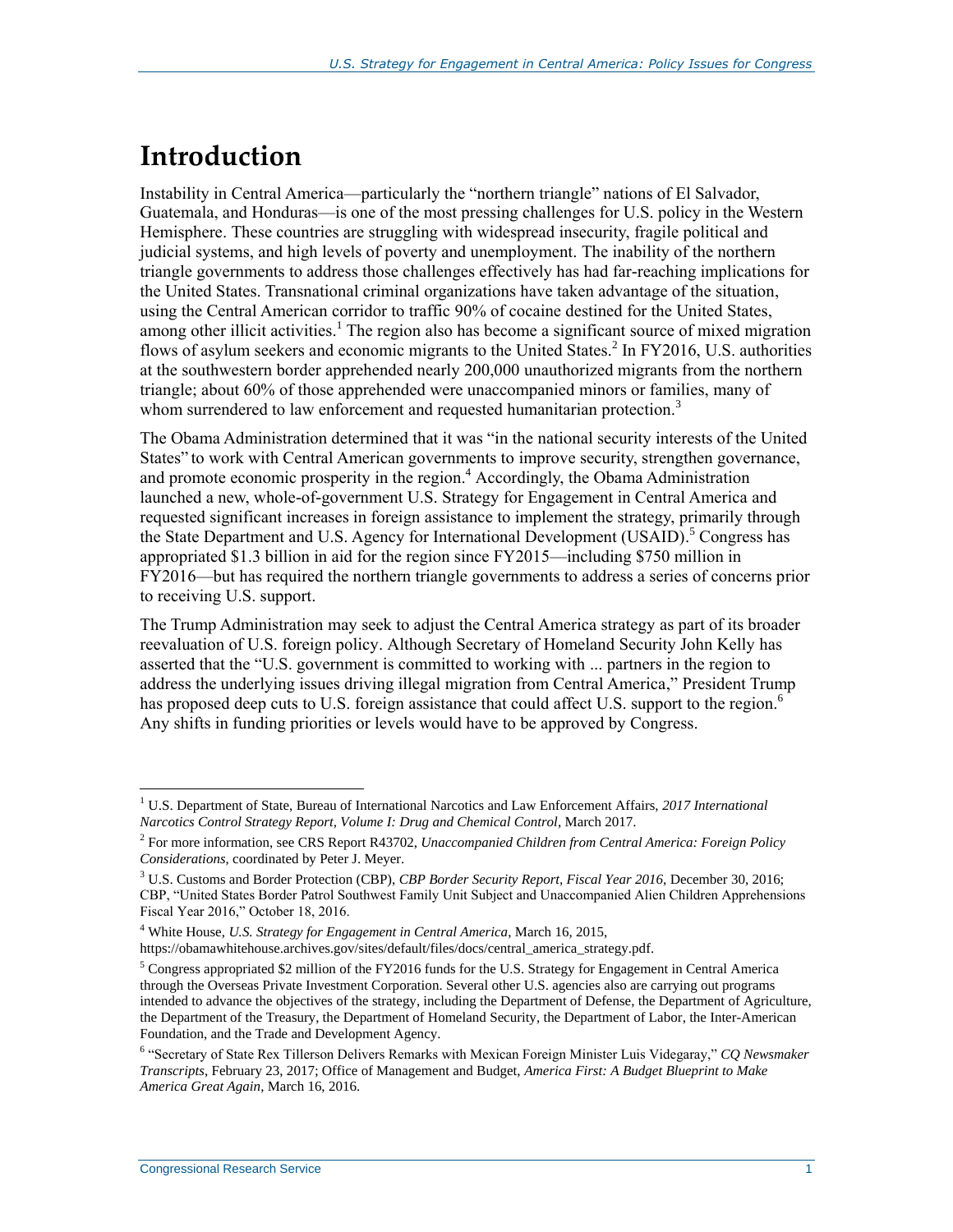This report examines the U.S. Strategy for Engagement in Central America, including its formulation, objectives, funding, and relationship to the Alliance for Prosperity plan put forward by the northern triangle governments. The report also analyzes several policy issues that the  $115<sup>th</sup>$ Congress may assess as it considers the future of the Central America strategy. These issues include the extent to which Central American governments are addressing their domestic challenges; the utility of conditions placed on assistance to the region; and how changes in U.S. immigration, trade, and drug control policies could impact conditions in the region.

<span id="page-5-0"></span>

**Figure 1. Map of Central America**

**Source:** Congressional Research Service (CRS) Graphics. **Notes:** The "northern triangle" countries (El Salvador, Guatemala, and Honduras) are pictured in orange.

## **U.S. Strategy for Engagement in Central America**

## **Background and Formulation**

Central America is a diverse region that includes the northern triangle nations of El Salvador, Guatemala, and Honduras, which are facing acute economic, governance, and security challenges; the former British colony of Belize, which is stable politically but faces a difficult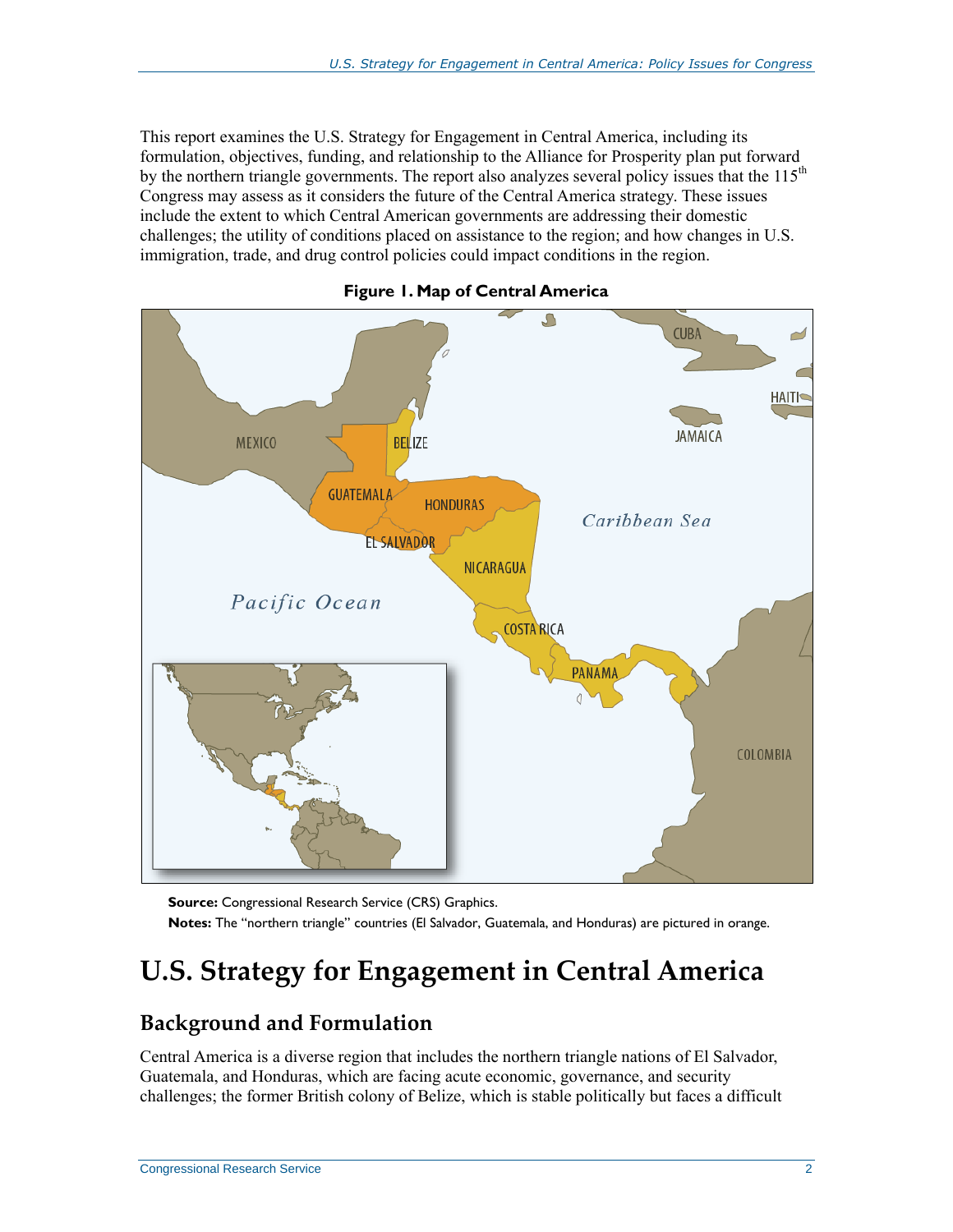economic and security situation; Nicaragua, which has a relatively stable security situation but a de facto single-party government and high levels of poverty; and Costa Rica and Panama, which have comparatively prosperous economies and strong institutions (see **[Figure 1](#page-5-0)** and **[Table 1](#page-6-0)**).<sup>7</sup> Given the geographic proximity of the region, the United States historically has maintained close ties to Central America and played a prominent role in the region's political and economic development. It also has provided assistance to Central American nations designed to counter potential threats to the United States, ranging from Soviet influence during the Cold War to illicit narcotics today.

<span id="page-6-0"></span>

|                  | <b>Population</b> | <b>Land Area</b> | <b>Gross Domestic Product</b> | Leadership                          |
|------------------|-------------------|------------------|-------------------------------|-------------------------------------|
|                  | (2016 est.)       |                  | (GDP, 2016 est.)              |                                     |
| <b>Belize</b>    | 367,000           | 22,806 sq. km.   | \$1.8 billion                 | Prime Minister Dean Barrow          |
| Costa<br>Rica    | 4.9 million       | 51,060 sq. km.   | \$57.7 billion                | President Luis Guillermo Solís      |
| EI<br>Salvador   | 6.3 million       | 20,721 sq. km.   | \$26.6 billion                | President Salvador Sánchez Cerén    |
| <b>Guatemala</b> | 16.2 million      | 107,159 sq. km.  | \$68.4 billion                | <b>President Jimmy Morales</b>      |
| <b>Honduras</b>  | 8.2 million       | 111,890 sq. km.  | \$20.9 billion                | President Juan Orlando<br>Hernández |
| Nicaragua        | 6.2 million       | 119,990 sq. km.  | \$13.4 billion                | President Daniel Ortega             |
| Panama           | 4.0 million       | 74,340 sq. km.   | \$55.2 billion                | President Juan Carlos Varela        |

#### **Table 1. Central America Background Information**

**Sources:** Population estimates from U.N. Economic Commission for Latin America and the Caribbean (ECLAC), *2016 Statistical Yearbook for Latin America and the Caribbean*, 2017; land area data from Central Intelligence Agency, *World Factbook*, 2017; GDP estimates from International Monetary Fund (IMF), *World Economic Outlook Database October 2016*, October 4, 2016; export data from *Global Trade Atlas*.

The U.S. Strategy for Engagement in Central America is the latest in a series of U.S. efforts over the past 15 years designed to produce sustained improvements in living conditions in the region. During the Administration of President George W. Bush, U.S. policy toward Central America primarily was focused on boosting economic growth through increased trade. The George W. Bush Administration negotiated the Dominican Republic-Central America-United States Free Trade Agreement (CAFTA-DR) and the U.S.-Panama Free Trade Agreement.<sup>8</sup> It also awarded Honduras, Nicaragua, and El Salvador \$851 million of Millennium Challenge Corporation (MCC) aid intended to improve productivity and connect individuals to markets.<sup>9</sup>

<sup>7</sup> For more information, see CRS Report R43616, *El Salvador: Background and U.S. Relations*, by Clare Ribando Seelke; CRS Report RL34027, *Honduras: Background and U.S. Relations*, by Peter J. Meyer; CRS Report R44560, *Nicaragua: In Brief*, by Maureen Taft-Morales; and CRS In Focus IF10430, *Panama: Political and Economic Situation and U.S. Relations*, by Mark P. Sullivan.

<sup>8</sup> For more information, see CRS In Focus IF10394, *Dominican Republic-Central America-United States Free Trade Agreement (CAFTA-DR)*, by M. Angeles Villarreal; CRS Report R42468, *The Dominican Republic-Central America-United States Free Trade Agreement (CAFTA DR): Developments in Trade and Investment*, by J. F. Hornbeck; and CRS Report RL32540, *The U.S.-Panama Free Trade Agreement*, by J. F. Hornbeck.

<sup>9</sup> Honduras received a five-year, \$215 million compact in June 2005; it was later reduced to \$205 million as a result of a 2009 coup. Nicaragua received a five-year, \$175 million compact in July 2005; it was later reduced to \$113.5 million as a result of disputed 2008 municipal elections. El Salvador received a \$461 million compact in November 2006; the Obama Administration awarded the country a second five-year compact, worth \$277 million, in September 2013. For (continued...)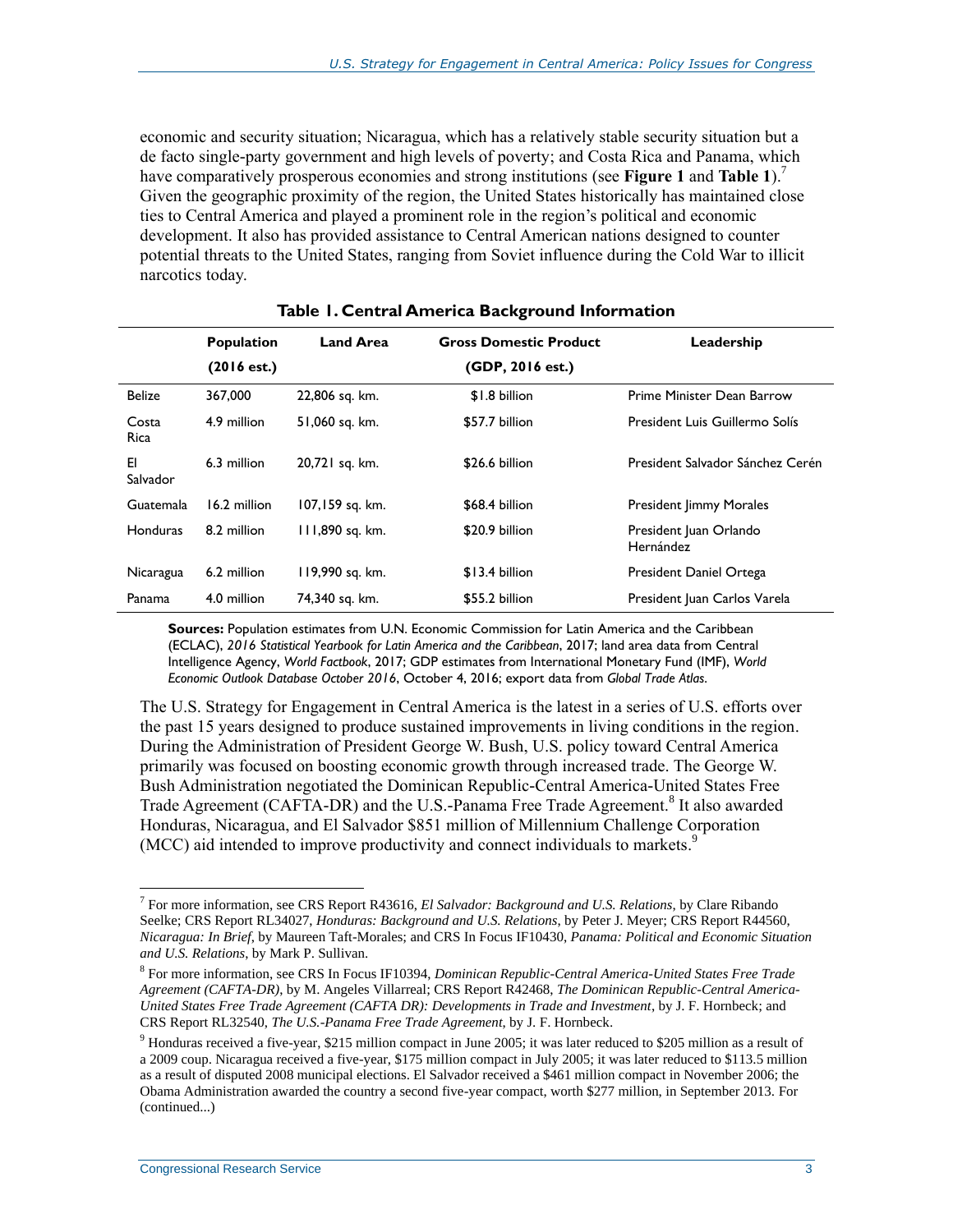U.S. policy toward Central America shifted significantly near the end of the George W. Bush Administration to address escalating levels of crime and violence in the region. The George W. Bush Administration launched a security assistance package for Mexico and Central America known as the Mérida Initiative in FY2008, and the Obama Administration re-branded the Central America portion of the aid package as the Central America Regional Security Initiative (CARSI) in FY2010. Congress appropriated nearly \$1.2 billion in aid between FY2008 and FY2015 to provide Central American partners with equipment, training, and technical assistance to improve narcotics interdiction and disrupt criminal networks; strengthen the capacities of Central American law enforcement and justice sector institutions; and support community-based crime and violence prevention efforts in the region. $^{10}$ 

By the beginning of President Obama's second term, the Administration had concluded that although the resources provided through MCC, CARSI, and other U.S. initiatives had "contributed to localized gains and proof-of-concept policy examples," they had "not yielded sustained, broad-based improvements" in Central America.<sup>11</sup> As a result, the Obama Administration already had begun to develop a new strategy for U.S. policy in Central America when an unexpected surge of unaccompanied minors and families from the northern triangle began to arrive at the U.S. border in 2014. The new strategy was approved by the National Security Council in August 2014 and became technically binding on all U.S. agencies in September 2014.<sup>12</sup>

The U.S. Strategy for Engagement in Central America takes a broader, more comprehensive approach than previous U.S. initiatives in the region. Its stated objective is "the evolution of an economically integrated Central America that is fully democratic; provides economic opportunities to its people; enjoys more accountable, transparent, and effective institutions; and ensures a safe environment for its citizens."<sup>13</sup> Whereas other U.S. efforts over the past 15 years generally emphasized a single objective, such as economic growth or crime reduction, the new strategy is based on the premise that prosperity, security, and governance are "mutually reinforcing and of equal importance."<sup>14</sup>

The new strategy also prioritizes interagency coordination more than previous initiatives. Many analysts criticized CARSI as a collection of "stove-piped" programs, with each U.S. agency implementing its own activities and pursuing its own objectives, which sometimes conflicted with those of other agencies, international donors, or regional partners. <sup>15</sup> The U.S. Strategy for Engagement is designed as a whole-of-government effort that provides an overarching framework for all U.S. government interactions in Central America. While U.S. agencies continue to carry out a wide range of programs, the strategy is intended to ensure their efforts—and the messages

<sup>(...</sup>continued)

more information on the Millennium Challenge Corporation (MCC), see CRS Report RL32427, *Millennium Challenge Corporation*, by Curt Tarnoff.

 $10$  For background information on the Central America Regional Security Initiative (CARSI), see CRS Report R41731, *Central America Regional Security Initiative: Background and Policy Issues for Congress*, by Peter J. Meyer and Clare Ribando Seelke.

<sup>&</sup>lt;sup>11</sup> White House, *U.S. Strategy for Engagement in Central America*, March 16, 2015.

 $12$  CRS interview with State Department official, October 2016.

<sup>13</sup> White House, *U.S. Strategy for Engagement in Central America*, March 16, 2015.

 $^{\rm 14}$  Ibid.

<sup>15</sup> Eric L. Olson et al., *Crime and Violence in Central America's Northern Triangle: How U.S. Policy Responses Are Helping, Hurting, and Can Be Improved*, Woodrow Wilson International Center for Scholars, Reports on the Americas #34, December 2014.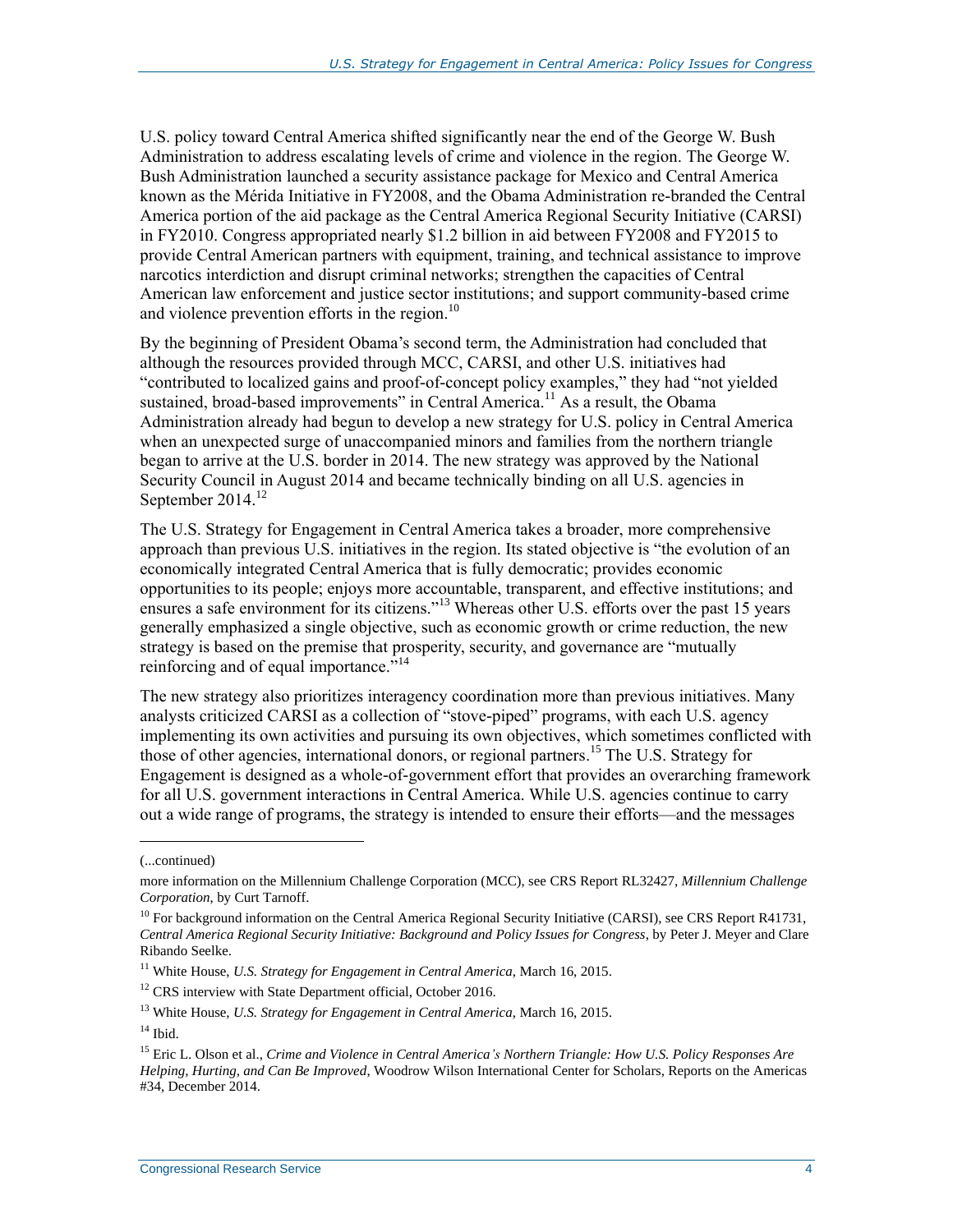they deliver to partners in the region—are coordinated. The strategy also seeks to combine U.S. resources with those of other donors and ensure that Central American governments are committed to carrying out complementary reforms.

### **Three Lines of Action**

To achieve its objectives, the U.S. Strategy for Engagement in Central America supports activities grouped under three overarching lines of action:

- 1. promoting prosperity and regional integration,
- 2. strengthening governance, and
- 3. improving security.

#### **Figure 2. Central America Strategy Objectives and Lines of Action**



**Source:** U.S. Department of State, "U.S. Strategy for Engagement in Central America – Results Architecture," September 7, 2016. Adapted by CRS Graphics.

#### **Promoting Prosperity and Regional Integration**

With the exceptions of Costa Rica and Panama, the countries of Central America are among the poorest in the Western Hemisphere. Land ownership and economic power historically have been concentrated in the hands of a small group of elites, leaving behind a legacy of extreme inequality that has been exacerbated by gender discrimination and the social exclusion of ethnic minorities. Although the adoption of market-oriented economic policies in the 1980s and 1990s produced greater macroeconomic stability and facilitated the diversification of Central America's once predominantly agricultural economies, the economic gains have not translated into improved living conditions for many of the region's residents. Central America currently is undergoing a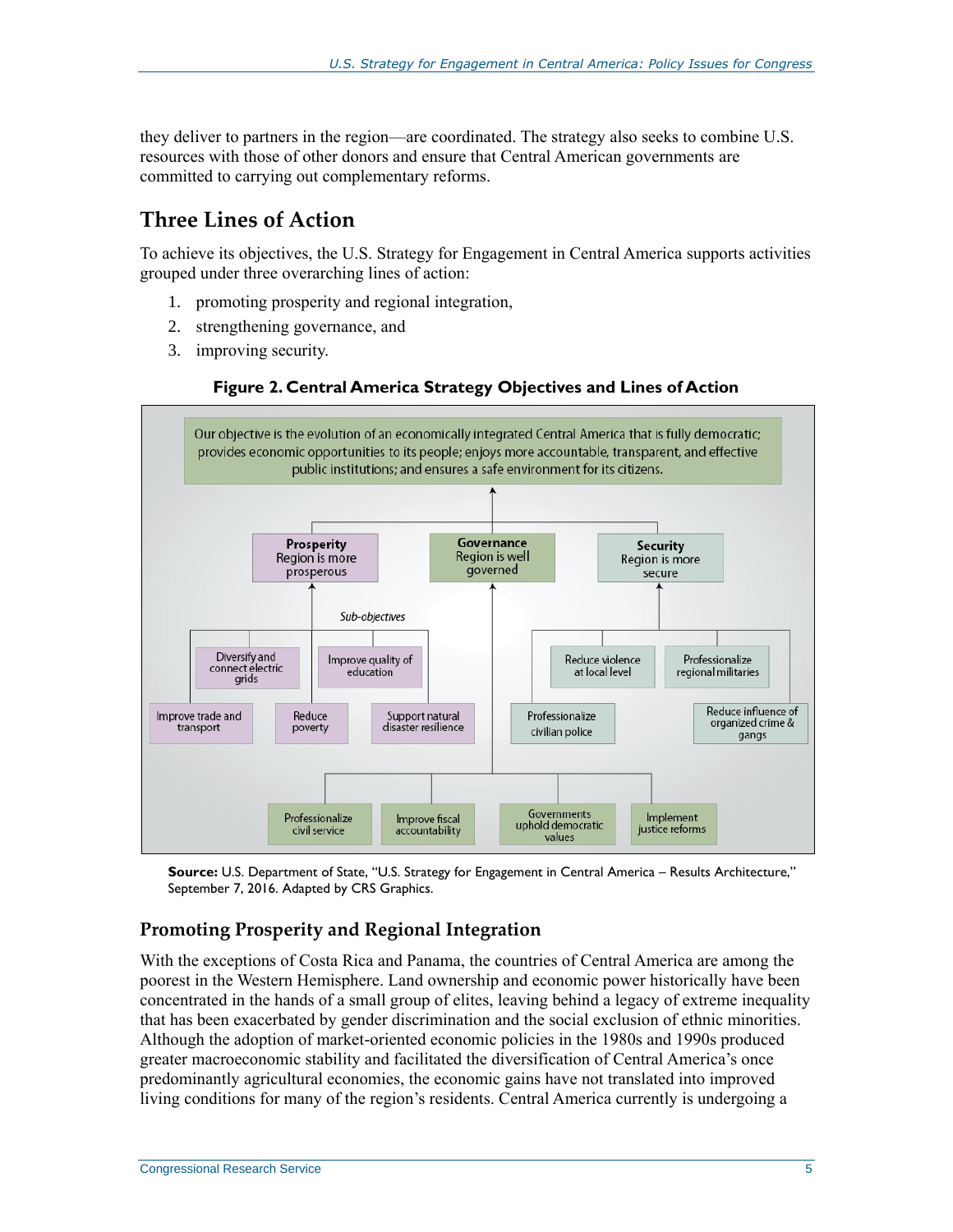demographic transition in which the working age population, as a proportion of the total population, has grown significantly and is expected to continue growing in the coming decades. Although this transition presents a window of opportunity to boost economic growth rates, the region is failing to generate sufficient employment to absorb the growing labor supply (see **[Table](#page-9-0)  [2](#page-9-0)**).

<span id="page-9-0"></span>

|               | Per Capita<br><b>Income</b>               | <b>Poverty</b>                                        | <b>Economic</b><br><b>Growth Rate</b>                | Youth<br><b>Disconnection</b>                                                  |  |
|---------------|-------------------------------------------|-------------------------------------------------------|------------------------------------------------------|--------------------------------------------------------------------------------|--|
|               | <b>GDP</b> per Capita<br>(2016 estimates) | % of Population<br><b>Living in Poverty</b><br>(2014) | <b>Annual % Growth</b><br>in GDP (2016)<br>estimate) | % of Youth Aged<br>15-24 Who<br><b>Neither Study</b><br><b>Nor Work (2014)</b> |  |
| <b>Belize</b> | \$4,693                                   | 41.3a                                                 | 0.0                                                  | Not available                                                                  |  |
| Costa Rica    | \$11,749                                  | 18.6                                                  | 4.3                                                  | 11.3                                                                           |  |
| El Salvador   | \$4,330                                   | 41.6                                                  | 2.4                                                  | 23.0                                                                           |  |
| Guatemala     | \$4,102                                   | 67.7                                                  | 3.5                                                  | 25.5                                                                           |  |
| Honduras      | \$2,551                                   | 74.3 <sup>b</sup>                                     | 3.6                                                  | 23.1                                                                           |  |
| Nicaragua     | \$2,115                                   | 58.3a                                                 | 4.5                                                  | 11.3c                                                                          |  |
| Panama        | \$13,515                                  | 21.4                                                  | 5.2                                                  | 13.6                                                                           |  |

**Table 2. Central America Socioeconomic Indicators**

**Sources:** Per capita income and economic growth data from IMF, *World Economic Outlook Database October 2016*, October 4, 2016; poverty data from Statistical Institute of Belize and ECLAC, *2016 Statistical Yearbook for Latin America and the Caribbean*, 2017; youth disconnection data from Inter-American Development Bank (IDB), *Running Out of Tailwinds: Opportunities to Foster Inclusive Growth in Central America and the Dominican Republic*, 2017.

#### **Notes:**

- <span id="page-9-1"></span>a. Poverty data for Belize and Nicaragua are from 2009.
- <span id="page-9-2"></span>b. Poverty data for Honduras are from 2013.
- c. Youth disconnection data for Nicaragua are from 2012.

<span id="page-9-3"></span>The U.S. Strategy for Engagement in Central America seeks to address these challenges through a variety of actions designed to promote prosperity and regional integration. The strategy aims to facilitate increased trade by helping the region take advantage of the opportunities provided by CAFTA-DR and other trade agreements. For example, USAID seeks to strengthen the capacities of regional organizations, including the Central America Integration System,<sup>16</sup> to analyze, formulate, and implement regional trade policies. USAID is also supporting efforts to harmonize regulations among countries, streamline administrative procedures, and enhance border infrastructure to facilitate trade.<sup>17</sup>

The strategy also seeks to diversify and connect electric grids in Central America to bring down the region's high electricity costs, which are a drag on economic growth. For example, USAID is supporting efforts to improve the enabling environment for clean energy development. Among other activities, USAID is working with regional government institutions on the development of

<sup>&</sup>lt;sup>16</sup> The Central American Integration System is an international organization created in 1991 by the nations of Central America to foster regional integration. Belize, Costa Rica, El Salvador, Guatemala, Honduras, Nicaragua, Panama, and the Dominican Republic are member states of the organization.

<sup>&</sup>lt;sup>17</sup> USAID, "Regional Program Narrative: Central America Regional," CN #14, October 14, 2016, p. 2.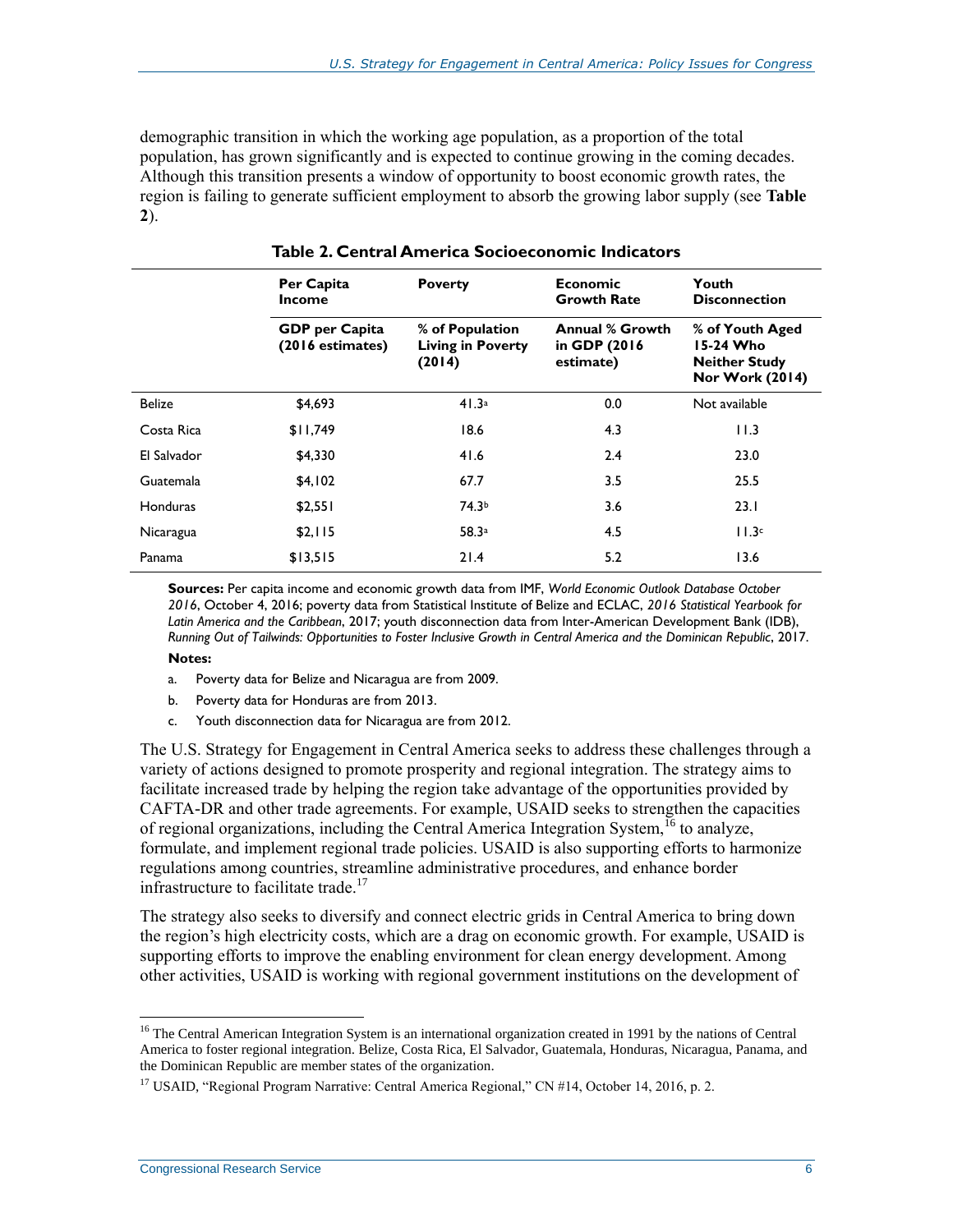uniform procurement processes and transmission rights, regulations to facilitate investment in renewable power generation projects, and the harmonization of energy efficiency technical standards.<sup>18</sup>

Other activities carried out under the Central America strategy aim to reduce poverty in the region and to help those living below the poverty line meet their basic needs. In Honduras, for example, USAID supports a multifaceted food security program designed to reduce extreme poverty and chronic malnutrition by helping subsistence farmers diversify their crops and increase household incomes. The program is introducing farmers to new crops, technologies, and sanitary processes intended to increase agricultural productivity, improve farming practices and natural resource management, and enable farmers to enter into business relationships and export their products.<sup>19</sup>

Facilitating access to quality education is another way in which the strategy seeks to promote prosperity in Central America. For example, USAID funds basic education programs in Nicaragua, including efforts to improve teacher training and student reading performance.<sup>20</sup> In El Salvador, USAID seeks to develop partnerships between academia and the private sector and to better link tertiary education with labor-market needs. Among other activities, USAID is providing support for career centers, internship programs, and academic programs in priority economic sectors $^{21}$ 

Finally, the Central America strategy seeks to build resiliency to external shocks, such as the drought and coffee fungus outbreak that have devastated rural communities in recent years. In Guatemala, USAID is working with communities in the Western Highlands to reduce the region's vulnerability to climate change. USAID supports efforts to increase access to climate information to inform community decisions, strengthen government capacity to address climate risks, and disseminate agricultural practices that are resilient to climate impacts.<sup>22</sup>

#### **Strengthening Governance**

A legacy of conflict and authoritarian rule has inhibited the development of strong democratic institutions in most of Central America. The countries of the region, with the exception of Costa Rica and Belize,<sup>23</sup> did not establish their current civilian democratic regimes until the 1980s and 1990s, after decades of political repression and protracted civil conflicts. Although every Central American country now holds regular elections, other elements of democracy, such as the separation of powers, remain only partially institutionalized. Moreover, failures to reform and dedicate sufficient resources to the public sector have left many Central American governments weak and susceptible to corruption. As governments in the region have become embroiled in scandals and have struggled to address citizens' concerns effectively, popular support for democracy has declined (see **[Table 3](#page-11-0)**).

The U.S. Strategy for Engagement in Central America seeks to strengthen governance in the region in a variety of ways. It calls for the professionalization of Central American civil services

 $18$  Ibid., p. 4.

<sup>&</sup>lt;sup>19</sup> USAID, "Country Narrative: Honduras," CN #19, October 14, 2016, pp. 3-4.

 $^{20}$  USAID, "Country Narrative: Nicaragua," October 14, 2016, pp. 2-3.

<sup>&</sup>lt;sup>21</sup> USAID, "Country Narrative: El Salvador," CN  $#17$ , October 14, 2016, p. 4.

<sup>&</sup>lt;sup>22</sup> USAID, "Country Narrative: Guatemala," CN #18, October 14, 2016, p. 7.

 $23$  Costa Rica has maintained civilian democratic rule since the end of a 1948 civil war. Belize, which obtained its independence from the United Kingdom in 1981, had a much different historical trajectory than its Central American neighbors.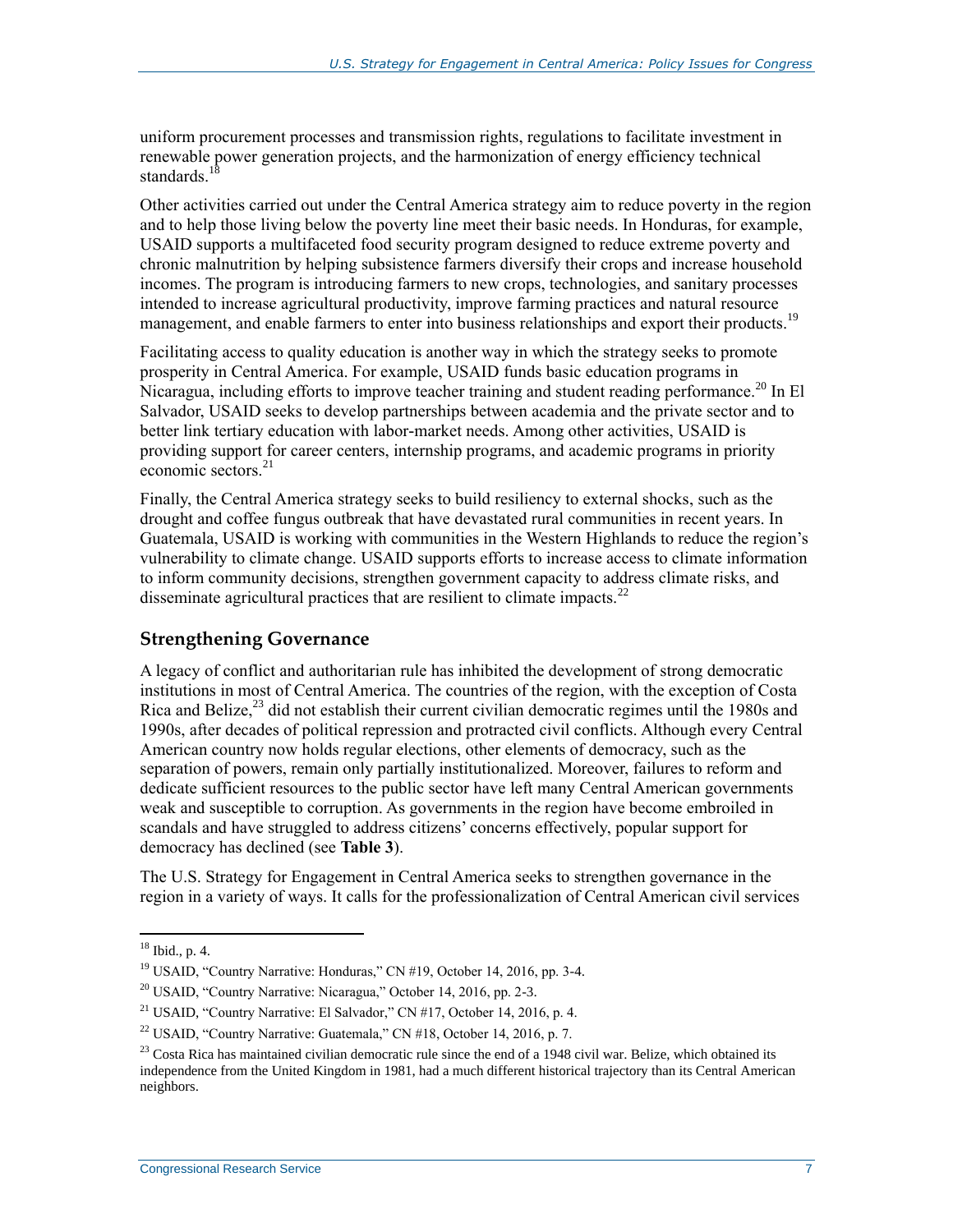to improve the technical competence of government employees, depoliticize government institutions, and ensure continuity across administrations. In El Salvador, for example, USAID is supporting civil society efforts to advocate for civil service reforms and the implementation of merit-based systems.<sup>24</sup>

<span id="page-11-0"></span>

|               | <b>Political Rights</b><br>and Civil Liberties                                                                  | Government<br><b>Effectiveness</b>                                                                                 | <b>Public-Sector</b><br>Corruption                                              | <b>Satisfaction with</b><br><b>Democracy</b>                                                                    |
|---------------|-----------------------------------------------------------------------------------------------------------------|--------------------------------------------------------------------------------------------------------------------|---------------------------------------------------------------------------------|-----------------------------------------------------------------------------------------------------------------|
|               | <b>Freedom House</b><br>Score and<br><b>Classification: 0-</b><br>100, Least Free to<br><b>Most Free (2017)</b> | <b>Percentile Rank</b><br><b>Globally</b> ; 0-100,<br><b>Least Effective to</b><br><b>Most Effective</b><br>(2015) | <b>Perceptions; 0-</b><br>100, Highly<br><b>Corrupt to Very</b><br>Clean (2016) | % of Population<br><b>Satisfied with</b><br><b>How Democracy</b><br><b>Functions in Their</b><br>Country (2016) |
| <b>Belize</b> | <b>87, Free</b>                                                                                                 | 25                                                                                                                 | Not available                                                                   | Not available                                                                                                   |
| Costa Rica    | 91, Free                                                                                                        | 67                                                                                                                 | 41                                                                              | 38                                                                                                              |
| El Salvador   | <b>70. Free</b>                                                                                                 | 45                                                                                                                 | 36                                                                              | 23                                                                                                              |
| Guatemala     | 54, Partly Free                                                                                                 | 25                                                                                                                 | 28                                                                              | 30                                                                                                              |
| Honduras      | 46, Partly Free                                                                                                 | 20                                                                                                                 | 30                                                                              | 25                                                                                                              |
| Nicaragua     | 47, Partly Free                                                                                                 | 21                                                                                                                 | 26                                                                              | 50                                                                                                              |
| Panama        | <b>83, Free</b>                                                                                                 | 65                                                                                                                 | 38                                                                              | 30                                                                                                              |

**Sources:** Political rights and civil liberties data from Freedom House, *Freedom in the World 2017*, 2017; government effectiveness data from World Bank, *Worldwide Governance Indicators*, 2015; public sector corruption data from Transparency International, *Corruption Perceptions Index 2016*, January 25, 2017; satisfaction with democracy data from Corporación Latinobarómetro, *Informe 2016*, 2016.

The strategy also seeks to improve Central American governments' capacities to raise revenues while ensuring public resources are managed responsibly. For example, USAID is providing technical assistance to Guatemala's tax and customs authority and its Ministry of Finance intended to improve the efficiency of tax collection and implement procurement reforms designed to prevent corruption. At the same time, USAID is training Guatemalan civil society organizations about transparency laws to strengthen the organizations' capacities to hold the government accountable.<sup>25</sup>

Other activities are designed to ensure partner governments uphold democratic values and practices, including respect for human rights. In Nicaragua, for example, USAID assisted civil society organizations that observed and documented the 2016 electoral process.<sup>26</sup> In Honduras, USAID is supporting the implementation of a protection mechanism for human rights defenders, journalists, social communicators, and justice sector officials. USAID also is training Honduran civil society organizations that work on human rights issues, and fostering collaboration between human rights organizations and Honduran government institutions to ensure compliance with international and national human rights commitments.<sup>27</sup>

 $\overline{a}$ <sup>24</sup> USAID, "Country Narrative: El Salvador," CN #17, October 14, 2016, p. 3.

<sup>25</sup> USAID, "Country Narrative: Guatemala," CN #18, October 14, 2016, pp. 3-4.

<sup>&</sup>lt;sup>26</sup> USAID, "Country Narrative: Nicaragua," October 14, 2016, p. 1.

<sup>&</sup>lt;sup>27</sup> USAID, "Country Narrative: Honduras," CN  $#19$ , October 14, 2016, p. 7.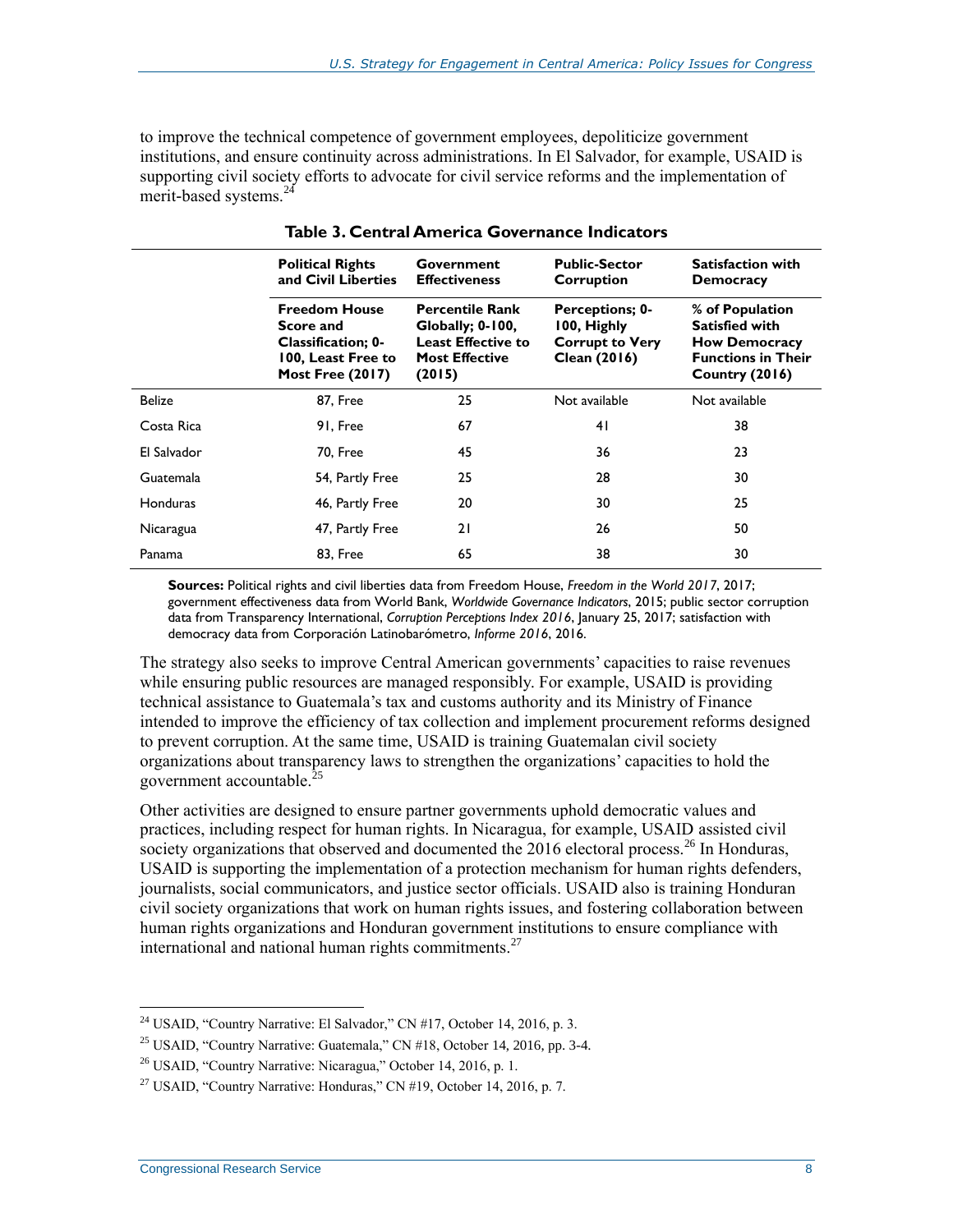Finally, the U.S. Strategy for Engagement in Central America seeks to improve governance in the region by advancing justice sector reforms designed to decrease impunity. The State Department's Bureau of International Narcotics and Law Enforcement Affairs (INL) is providing training and technical assistance to prosecutors, judges, and other justice sector actors on issues such as case management and justice sector administration. INL also is providing specialized training and equipment designed to strengthen forensic capabilities, internal affairs offices, and investigative skills in the region. Moreover, INL is partially funding the operations of the U.N.-backed International Commission against Impunity in Guatemala (CICIG by its Spanish acronym) and the Organization of American States (OAS)-backed Mission to Support the Fight against Corruption and Impunity in Honduras (MACCIH by its Spanish acronym), which assist Guatemalan and Honduran efforts to investigate and prosecute complex cases.<sup>28</sup>

#### **Improving Security**

Security conditions in Central America have deteriorated significantly over the past 15 years. Violence has long plagued the region, and Belize, El Salvador, Guatemala, and Honduras now have some of the highest homicide rates in the world. Common crime is also widespread. A number of interrelated factors have contributed to the poor security situation, including high levels of poverty, fragmented families, and a lack of legitimate employment opportunities, which leave many youth in the region susceptible to recruitment by gangs or other criminal organizations. In addition, the region serves as an important drug-trafficking corridor as a result of its location between cocaine-producing countries in South America and consumers in the United States. Heavily armed and well-financed transnational criminal organizations have sought to secure trafficking routes through Central America by battling one another and local affiliates and seeking to intimidate and infiltrate government institutions. Security forces and other justice sector institutions in the region generally lack the personnel, equipment, and training necessary to respond to these threats and have struggled with systemic corruption. As a result, most crimes are committed with impunity (see **[Table 4](#page-13-0)**).

The U.S. Strategy for Engagement in Central America aims to improve security in the region in a number of ways, including through the professionalization of civilian police forces. For example, INL is carrying out a number of activities designed to improve the quality and strengthen the capacity of the Honduran National Police. Among other activities, INL is supporting efforts to vet police officers, improve police academy curricula and training, and enhance police engagement with civil society.<sup>29</sup> U.S. assistance also has funded regional efforts to employ intelligence-led policing, such as the integration of the comparative statistics (COMPSTAT) model—which allows real-time mapping and analysis of criminal activity—in each of Panama's police zones.<sup>30</sup>

The strategy also expands crime and violence prevention efforts. USAID and INL have adopted a "place-based" approach that integrates their respective prevention and law enforcement

<sup>&</sup>lt;sup>28</sup> U.S. Department of State, "Congressional Notification 16-281 – State Western Hemisphere Regional: Central America Regional Security Initiative (CARSI), Guatemala," October 13, 2016; "Congressional Notification 16-282 – State Western Hemisphere Regional: Central America Regional Security Initiative (CARSI), Honduras," October 13, 2016; "Congressional Notification 16-285 – State Western Hemisphere Regional: Central America Regional Security Initiative (CARSI), Guatemala," October 13, 2016; "Congressional Notification 16-286 – State Western Hemisphere Regional: Central America Regional Security Initiative (CARSI), El Salvador," October 14, 2016.

<sup>&</sup>lt;sup>29</sup> U.S. Department of State, "Congressional Notification  $16-282 -$  State Western Hemisphere Regional: Central America Regional Security Initiative (CARSI), Honduras," October 13, 2016, pp. 3-4.

<sup>30</sup> U.S. Department of State, Bureau of International Narcotics and Law Enforcement Affairs, *2017 International Narcotics Control Strategy Report, Volume I: Drug and Chemical Control*, March 2017, p. 233.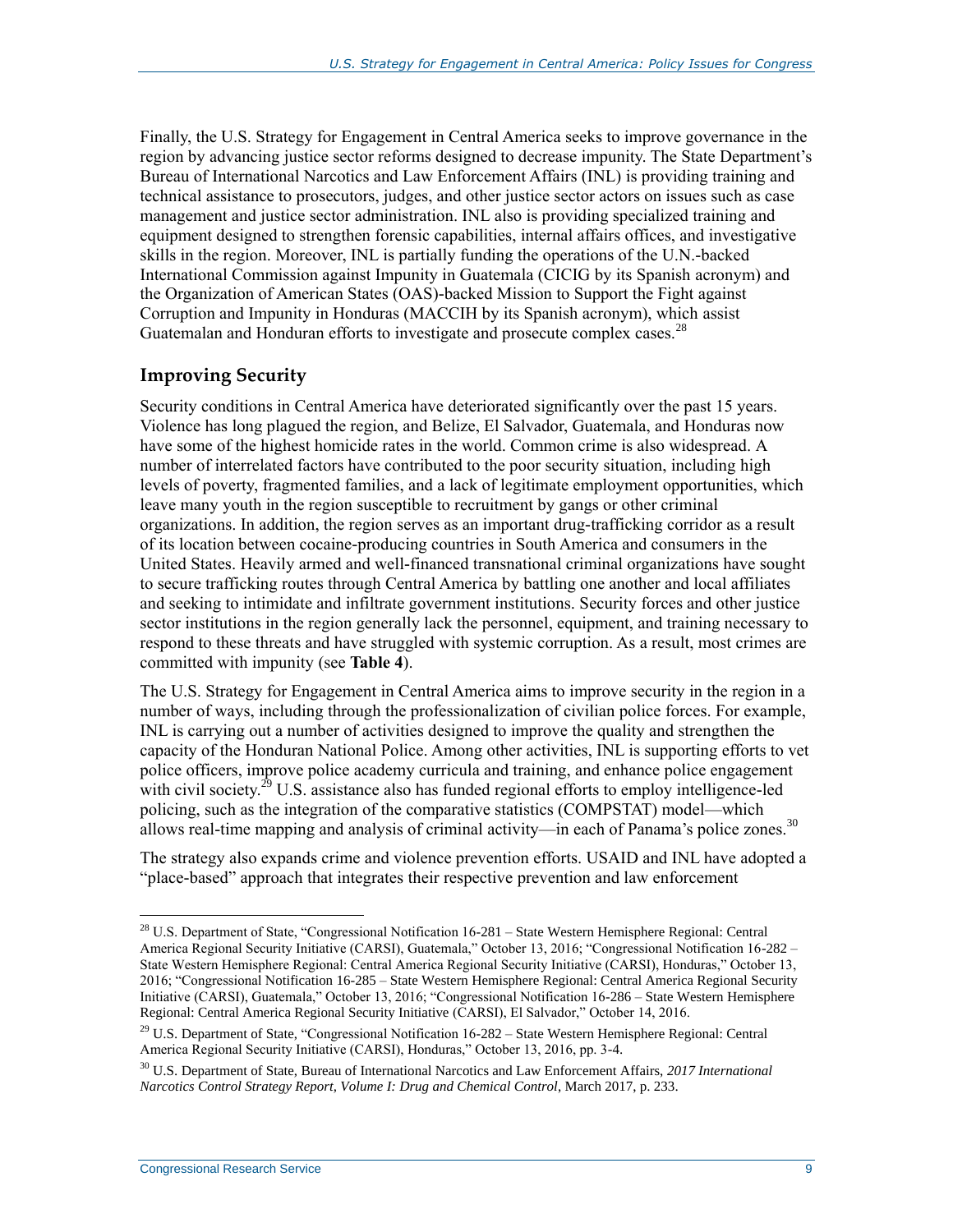interventions in the most violent Central American communities. USAID interventions include primary prevention programs that work with communities to create safe spaces for families and young people, secondary prevention programs that identify the youth most at risk of engaging in violent behavior and provide them and their families with behavior-change counseling, and tertiary prevention programs that seek to reintegrate juvenile offenders into society.<sup>31</sup> INL interventions include the development of "model police precincts," which are designed to build local confidence in law enforcement by converting police forces into more community-based, service-oriented organizations.<sup>32</sup>

<span id="page-13-0"></span>

|               | <b>Homicide Rate</b>                    | <b>Crime Victimization</b>                                                                                                                   | <b>Rule of Law</b>                                                                  |  |
|---------------|-----------------------------------------|----------------------------------------------------------------------------------------------------------------------------------------------|-------------------------------------------------------------------------------------|--|
|               | Murders per 100,000<br>Residents (2016) | % of Population<br><b>Reporting They or a</b><br><b>Family Member Had</b><br>Been the Victim of a<br><b>Crime in the Past Year</b><br>(2016) | <b>Percentile Rank</b><br>Globally; 0-100,<br><b>Weakest to Strongest</b><br>(2015) |  |
| <b>Belize</b> | 37.2                                    | Not available                                                                                                                                | 26                                                                                  |  |
| Costa Rica    | 11.8                                    | 35                                                                                                                                           | 69                                                                                  |  |
| El Salvador   | 81.2                                    | 31                                                                                                                                           | 32                                                                                  |  |
| Guatemala     | 27.3                                    | 36                                                                                                                                           | 15                                                                                  |  |
| Honduras      | 59.0                                    | 38                                                                                                                                           | 17                                                                                  |  |
| Nicaragua     | 7.0                                     | 31                                                                                                                                           | 28                                                                                  |  |
| Panama        | 9.3                                     | 32                                                                                                                                           | 53                                                                                  |  |

#### **Table 4. Central America Security Indicators**

**Sources:** Homicide rates from David Gagne, "2016 Homicide Rates in Latin America and the Caribbean," *Insight Crime*, January 16, 2017, and Benjamin Flowers, "Murders Up at the End of 2016," *The Reporter* (Belize), January 12, 2017; crime victimization data from Corporación Latinobarómetro, *Informe 2016*, 2016; rule-of-law data from World Bank, *Worldwide Governance Indicators*, 2015.

The U.S. Strategy for Engagement in Central America also continues long-standing U.S. assistance designed to professionalize regional armed forces. The strategy aims to encourage Central American militaries to transition out of internal law enforcement roles, strengthen regional defense cooperation, and enhance respect for human rights and civilian control of the military.<sup>33</sup> U.S. support for regional militaries also is designed to increase their capabilities and strengthen military-to-military relationships. For example, some Central American armed forces personnel are receiving English language, patrol craft maintenance, and aircraft technical training at military institutions in the United States.<sup>34</sup>

<sup>&</sup>lt;sup>31</sup> USAID, "Congressional Notification: Central America Regional Security Initiative (CARSI)," CN #15, October 14, 2016.

<sup>32</sup> U.S. Department of State, "Congressional Notification 16-281 – State Western Hemisphere Regional: Central America Regional Security Initiative (CARSI), Guatemala," October 13, 2016; "Congressional Notification 16-282 – State Western Hemisphere Regional: Central America Regional Security Initiative (CARSI), Honduras," October 13, 2016; "Congressional Notification 16-286 – State Western Hemisphere Regional: Central America Regional Security Initiative (CARSI), El Salvador," October 14, 2016.

<sup>33</sup> White House, *U.S. Strategy for Engagement in Central America*, March 16, 2015.

<sup>&</sup>lt;sup>34</sup> U.S. Department of State, "Congressional Notification 16-150 –El Salvador, Guatemala, and Honduras," July 5, 2016.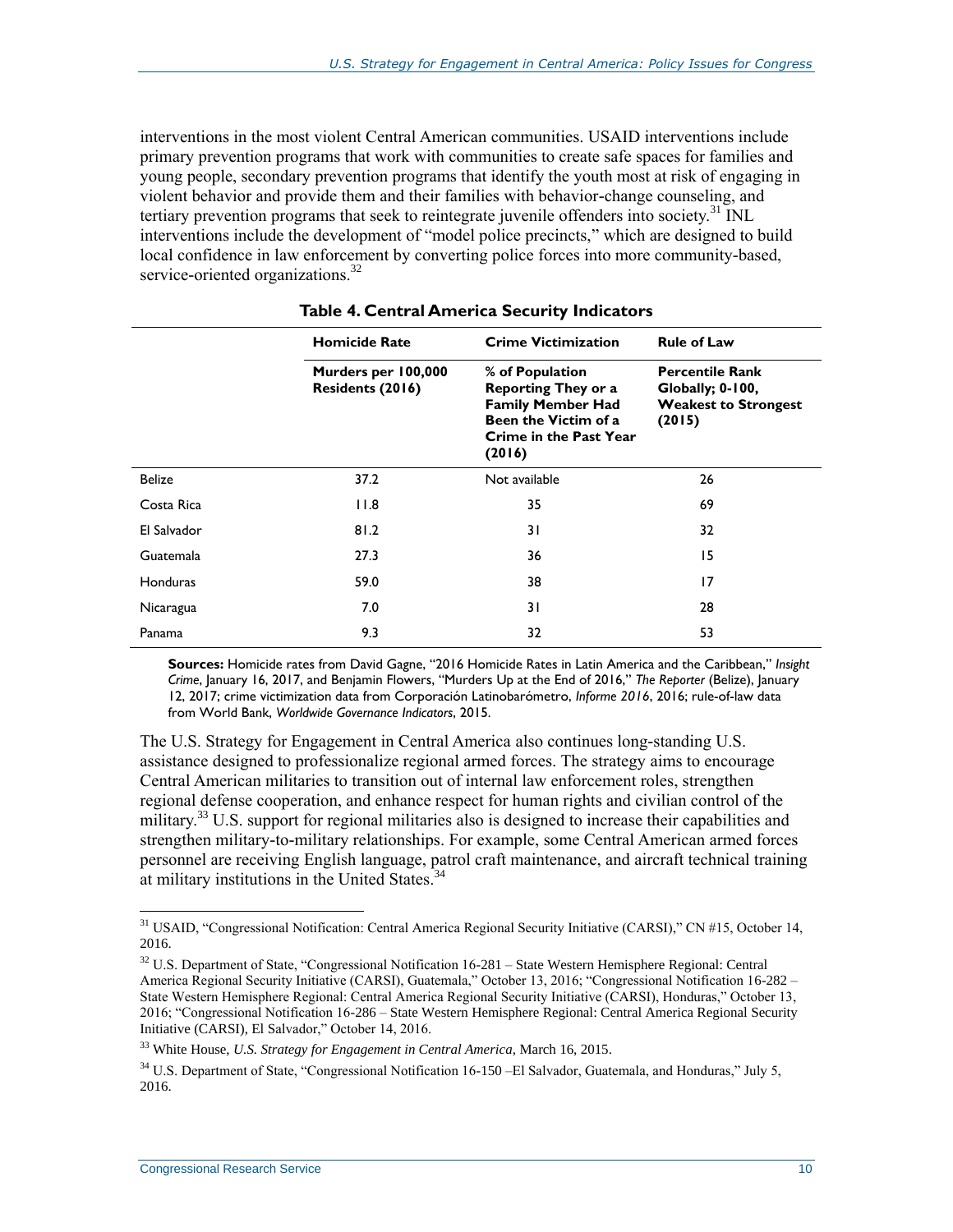In addition, the strategy seeks to reduce the influence of organized crime and gangs. Some U.S. assistance is designed to extend the reach of the region's security forces. For example, the U.S. government is providing Costa Rica with several patrol ships, planes, and other equipment, as well as training and maintenance, to enhance the capabilities of Costa Rican security forces to effectively patrol national territory, waters, and air space.<sup>35</sup> INL is using other U.S. assistance to maintain specialized law enforcement units that are vetted by, and work with, U.S. personnel to investigate and disrupt the operations of transnational gangs and organized crime networks.<sup>36</sup>

### **Congressional Funding and Conditions**

Congress has appropriated more than \$1.3 billion for efforts under the U.S. Strategy for Engagement in Central America (see **[Table 5](#page-14-0)**). This figure includes \$560 million in FY2015 and \$750 million in FY2016. Prior to the launch of the new strategy, State Department and USAID assistance to Central America totaled roughly \$350 million annually. The vast majority of the aid has been allocated to El Salvador, Guatemala, and Honduras. Congress placed strict conditions on FY2016 aid to those three countries, however, requiring the northern triangle governments to address a range of concerns to receive assistance (see ["FY2016 Appropriations,](#page-16-0)" below). Due to these legislative conditions and to delays in the budget process, most FY2016 funding did not begin to be delivered to Central America until early 2017.

<span id="page-14-0"></span>

| $\mu$                                    |               |               |                     |                            |                              |
|------------------------------------------|---------------|---------------|---------------------|----------------------------|------------------------------|
|                                          | <b>FY2015</b> | <b>FY2016</b> | FY2017<br>(request) | <b>FY2017</b><br>(S. 3117) | <b>FY2017</b><br>(H.R. 5912) |
| <b>Belize</b>                            | 1.1           | 1.3           | 1.3                 | 1.3                        | 1.3                          |
| Costa Rica                               | 1.7           | 1.8           | 1.8                 | 1.8                        | 7.1                          |
| El Salvador                              | 46.5          | 67.9          | 88.0                | 77.7                       | 77.7                         |
| Guatemala                                | 113.1         | 127.5         | 145.1               | 134.5                      | 133.0                        |
| <b>Honduras</b>                          | 71.2          | 98.3          | 105.7               | 103.3                      | 102.8                        |
| Nicaragua                                | 12.1          | 10.0          | 14.8                | 13.1                       | 10.0                         |
| Panama                                   | 4.1           | 3.4           | 3.2                 | 3.2                        | 3.2                          |
| <b>CARSI</b>                             | 270.0         | 348.5         | 305.3               | 260.3                      | 393.0                        |
| <b>USAID Central</b><br>America Regional | 29.8          | 19.4          | 32.5                | 26.4                       | 0.0                          |
| Other Regional<br>Assistance             | 11.0          | 72.0          | 53.0                | 29.0                       | 22.0                         |
| Total                                    | 560.5         | 750.0         | 750.6               | 650.6                      | 750.0                        |

#### **Table 5. Central America Strategy Funding by Country: FY2015-FY2017**

(appropriations in millions of current U.S. dollars)

**Sources:** U.S. Department of State, "Central America Strategy," provided to CRS in December 2016; S.Rept. 114-290; and [H.Rept. 114-693.](http://www.congress.gov/cgi-lis/cpquery/R?cp114:FLD010:@1(hr693):)

<sup>35</sup> Embassy of the United States, San José, Costa Rica, "The U.S. Government Supports Costa Rica's Security Strategy," press release, August 22, 2016.

<sup>36</sup> U.S. Department of State, "Congressional Notification 16-281 – State Western Hemisphere Regional: Central America Regional Security Initiative (CARSI), Guatemala," October 13, 2016; "Congressional Notification 16-282 – State Western Hemisphere Regional: Central America Regional Security Initiative (CARSI), Honduras," October 13, 2016; "Congressional Notification 16-286 – State Western Hemisphere Regional: Central America Regional Security Initiative (CARSI), El Salvador," October 14, 2016.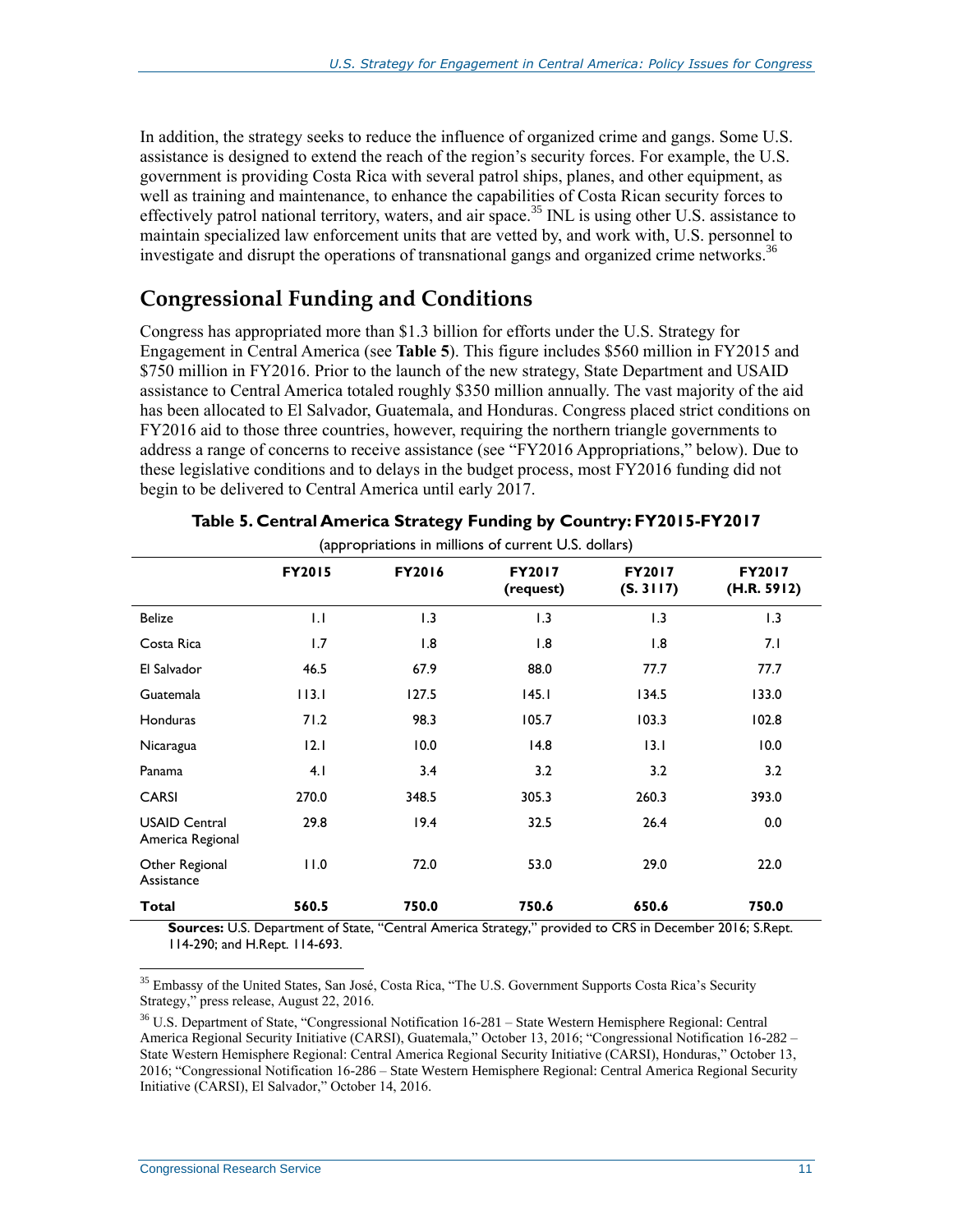**Notes:** "Other Regional Assistance" includes assistance appropriated or requested for the region as a whole through funding accounts such as the State Department's Western Hemisphere Regional program, the Overseas Private Investment Corporation, and the State Department's Bureau of Oceans and International Environmental and Scientific Affairs. CARSI = Central America Regional Security Initiative; USAID = U.S. Agency for International Development.

The Obama Administration requested \$750 million to continue implementation of the Central America strategy in FY2017, but Congress has yet to pass a full-year foreign aid appropriations bill. Assistance for the region currently is based on a continuing resolution (P.L. 114-254) that funds foreign aid programs at the FY2016 level minus an across-the-board reduction of 0.1901%, until April 28, 2017. Funding provided through the continuing resolution is subject to the same conditions as were enacted in FY2016. The foreign aid appropriations measures reported out of the Senate and House Appropriations Committees in the second session of the  $114<sup>th</sup>$  Congress (S. [3117](http://www.congress.gov/cgi-lis/bdquery/z?d114:S.3117:) and H.R. 5912) would have provided \$650.6 million and \$750 million, respectively, for the Central America strategy. Both measures would have maintained similar conditions to those enacted in FY2016 (see ["FY2017 Appropriations,](#page-18-0)" below).



<span id="page-15-0"></span>**Figure 3. Central America Strategy FY2015 and FY2016 Funding by Aid Account**

**Source:** CRS presentation of data from: U.S. Department of State, "Central America Strategy," provided to CRS in December 2016.

**Notes:** "Other" includes funding appropriated through the Global Health Programs account (2.06%); the Food for Peace account (0.57%); the Overseas Private Invest Corporation (0.15%); and the Nonproliferation, Antiterrorism, Demining, and Related programs account (0.15%).

Although some of the activities supported by the Central America strategy are not new, higher levels of assistance have allowed the U.S. government to significantly scale up programs focused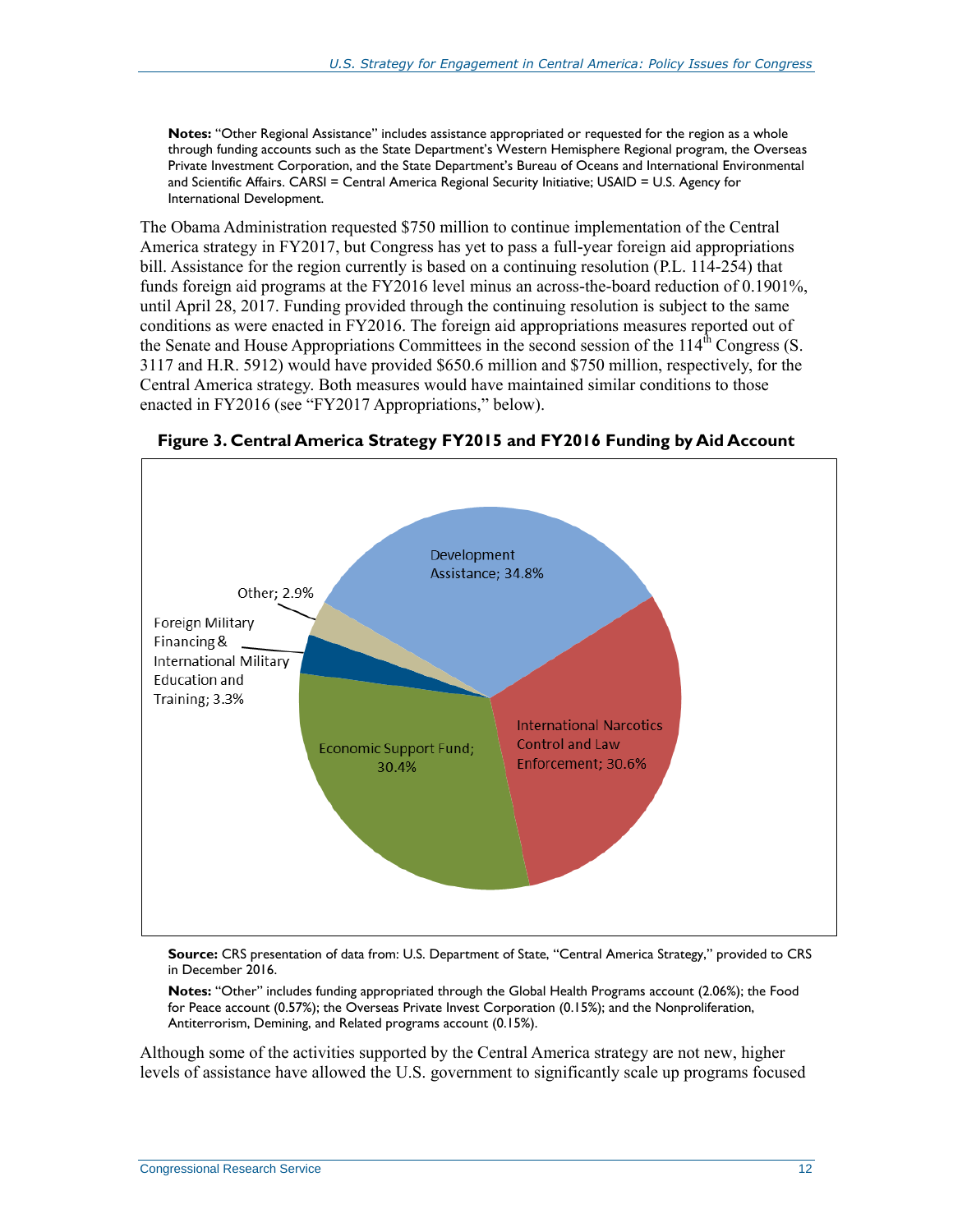on prosperity and governance and to expand ongoing security efforts. For FY2015 and FY2016, Congress allocated funding for the Central America strategy in the following manner:

- 35% was appropriated through the Development Assistance account, which is designed to foster sustainable, broad-based economic progress and social stability by supporting long-term projects in areas such as democracy promotion, economic reform, agriculture, education, and environmental protection.
- 31% was appropriated through the International Narcotics Control and Law Enforcement account, with the funds roughly evenly divided between programs to support law enforcement efforts and programs designed to strengthen other justice sector institutions.
- 30% was appropriated through the Economic Support Fund account, which funds USAID crime and violence prevention programs as well as efforts to promote economic reform and other more traditional development projects.
- 3% was appropriated through the Foreign Military Financing and International Military Education and Training accounts, which provide equipment and personnel training to regional militaries (see **[Figure 3](#page-15-0)**).

#### **FY2015 Appropriations**

In December 2014, Congress enacted the Consolidated and Further Continuing Appropriations Act, 2015 [\(P.L. 113-235\)](http://www.congress.gov/cgi-lis/bdquery/R?d113:FLD002:@1(113+235)), which provided \$560.5 million to begin implementation of the U.S. Strategy for Engagement in Central America. The Obama Administration's original FY2015 foreign aid budget request, which was released in April 2014, included \$329.7 million for Central America. <sup>37</sup> The surge in Central American migration over the summer of 2014, however, prompted the Obama Administration to request an additional \$300 million in FY2014 supplemental appropriations to "begin more fully addressing the lack of economic opportunity, extreme violence, and weak, ineffective state institutions that have resulted in serious irregular migration from the region."<sup>38</sup> Although Congress opted not to fund the FY2014 supplemental request, it appropriated about \$231 million more than the Obama Administration originally requested for FY2015.

#### <span id="page-16-0"></span>**FY2016 Appropriations**

In December 2015, Congress enacted the Consolidated Appropriations Act, 2016 (P.L. 114-113), which provided \$750 million to implement the U.S. Strategy for Engagement in Central America. The appropriations for the region were \$250 million less than the \$1 billion the Obama Administration requested.

In addition, Congress placed numerous conditions on aid for the three northern triangle governments.

The act stipulated that 25% of the "assistance for the central governments of El Salvador, Guatemala, and Honduras" could not be obligated until the Secretary of State certified that each government was "taking effective steps" to

 $\overline{a}$ <sup>37</sup> U.S. Department of State, *Congressional Budget Justification, Foreign Operations, Appendix 3: Regional Perspectives, Fiscal Year 2015*, April 18, 2014.

<sup>38</sup> U.S. Department of State, *Supplemental Request Justification for Department of State, Foreign Operations, and Related Programs, Fiscal Year 2014*, July 8, 2014.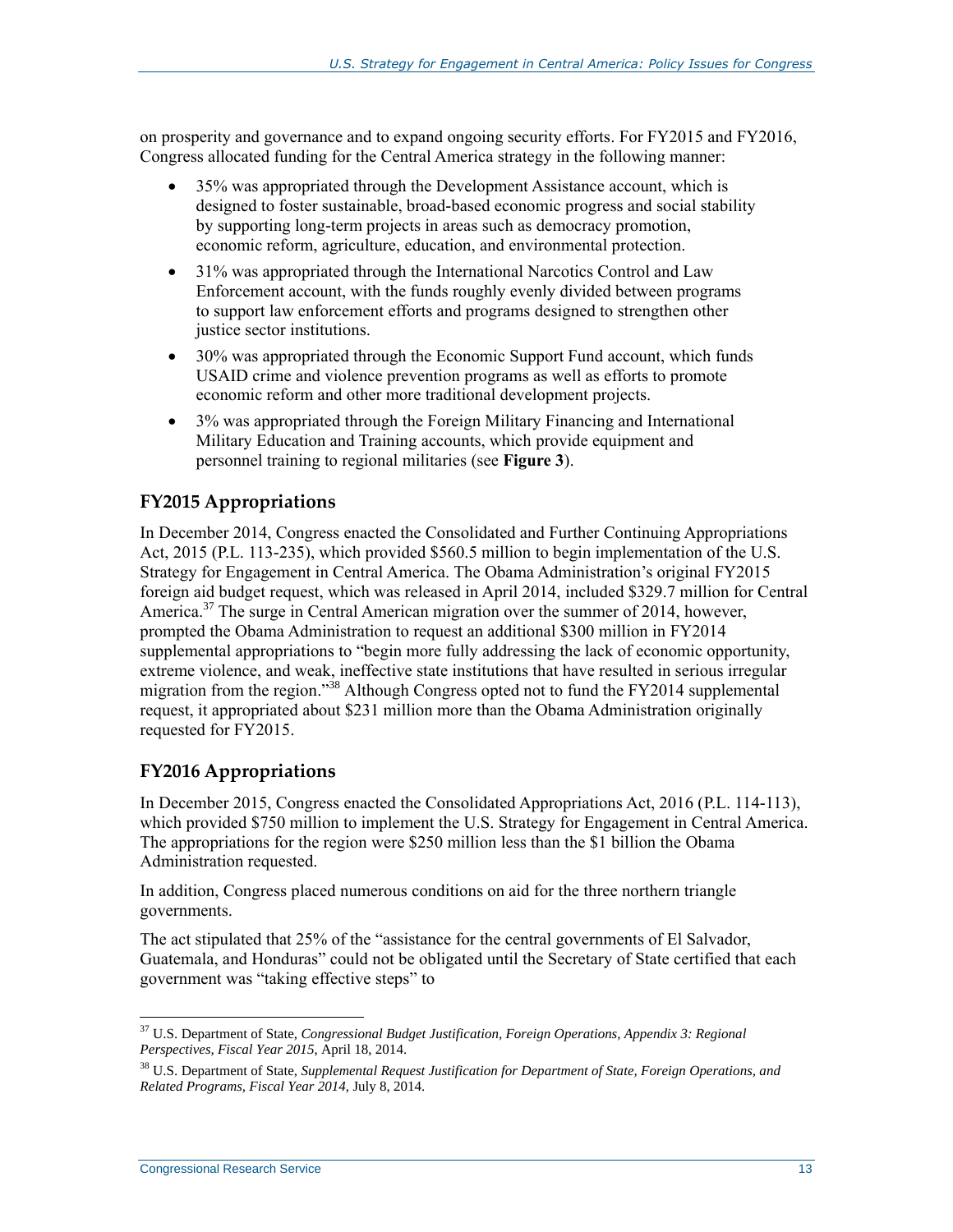- inform its citizens of the dangers of the journey to the southwestern border of the United States;
- combat human smuggling and trafficking;
- improve border security; and
- cooperate with U.S. government agencies and other governments in the region to facilitate the return, repatriation, and reintegration of illegal migrants arriving at the southwestern border of the United States who do not qualify as refugees consistent with international law.

The State Department issued certifications for all three northern triangle governments related to those conditions on March 10, 2016.<sup>39</sup>

The act also stipulated that another 50% of the "assistance for the central governments of El Salvador, Guatemala, and Honduras" could not be obligated until the Secretary of State certified the governments were "taking effective steps" to

- establish an autonomous, publicly accountable entity to provide oversight of the [Alliance for Prosperity] plan;
- combat corruption, including investigating and prosecuting government officials credibly alleged to be corrupt;
- implement reforms, policies, and programs to improve transparency and strengthen public institutions, including increasing the capacity and independence of the judiciary and the Office of the Attorney General;
- establish and implement a policy that local communities, civil society organizations (including indigenous and marginalized groups), and local governments are to be consulted in the design and participate in the implementation and evaluation of activities of the [Alliance for Prosperity] plan that affect such communities, organizations, and governments;
- counter the activities of criminal gangs, drug traffickers, and organized crime;
- investigate and prosecute in the civilian justice system members of military and police forces who are credibly alleged to have violated human rights, and ensure that the military and police are cooperating in such cases;
- cooperate with commissions against impunity, as appropriate, and with regional human rights entities;
- support programs to reduce poverty, create jobs, and promote equitable economic growth in areas contributing to large numbers of migrants;
- establish and implement a plan to create a professional, accountable civilian police force and curtail the role of the military in internal policing;
- protect the right of political opposition parties, journalists, trade unionists, human rights defenders, and other civil society activists to operate without interference;
- increase government revenues, including by implementing tax reforms and strengthening customs agencies; and

<sup>&</sup>lt;sup>39</sup> U.S. Department of State, Certification Pursuant to Section 7045(a)(3)(A) of the Department of State, Foreign Operations, and Related Programs Appropriations Act, 2016 (Div. K, P.L. 114-113), March 10, 2016.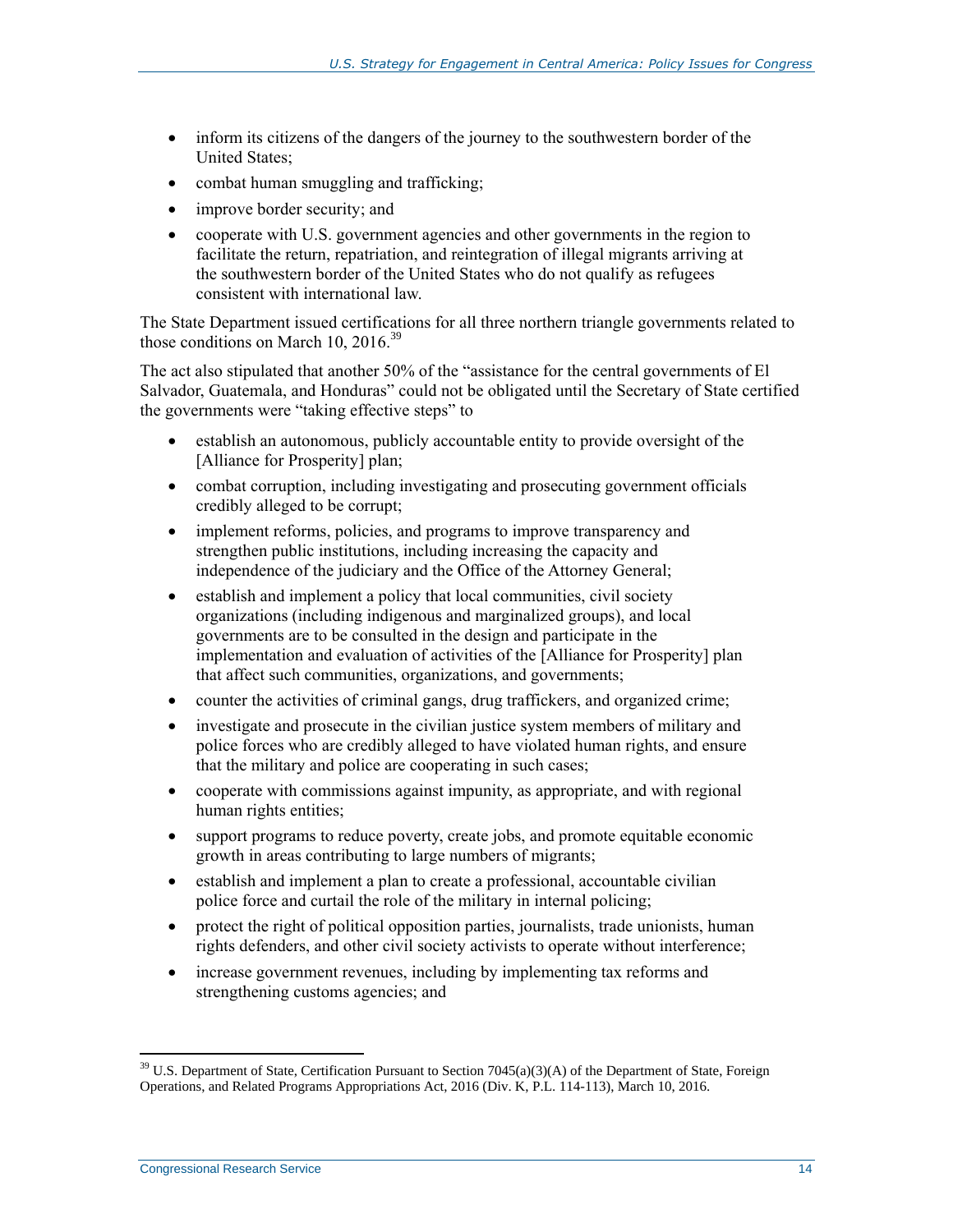resolve commercial disputes, including the confiscation of real property, between United States entities and such government.

The State Department issued certifications related to those conditions for Guatemala on June 28, 2016; for El Salvador on August 29, 2016; and for Honduras on September 30, 2016.<sup>40</sup>

#### <span id="page-18-0"></span>**FY2017 Appropriations**

On December 10, 2016, President Obama signed into law a continuing resolution [\(P.L. 114-254\)](http://www.congress.gov/cgi-lis/bdquery/R?d114:FLD002:@1(114+254)) that funds foreign aid programs in Central America at the FY2016 level, minus an across-theboard reduction of 0.1901%, until April 28, 2017. The funding is subject to the same conditions as were enacted in FY2016 (see ["FY2016 Appropriations"](#page-16-0)).

As Congress considers aid appropriations for the remainder of FY2017, it may draw from the Department of State, Foreign Operations, and Related Programs appropriations measures that were reported out of the Senate and House Appropriations Committees in the second session of the  $114<sup>th</sup>$  Congress. The Senate bill, S. 3117, would have provided \$650.6 million for the Central America strategy, which is about \$100 million less than the Obama Administration requested. It also would have maintained the withholding conditions that were enacted in FY2016. The House bill, [H.R. 5912,](http://www.congress.gov/cgi-lis/bdquery/z?d114:H.R.5912:) would have provided \$750 million to continue implementation of the Central America strategy in FY2017. It also would have maintained withholding conditions similar to those that were enacted in FY2016 but would have extended them to 100% of aid for the central governments of the northern triangle.

### **Relationship to the Alliance for Prosperity**

Many observers have confused the U.S. Strategy for Engagement in Central America with the Plan of the Alliance for Prosperity in the Northern Triangle, which was announced by the Salvadoran, Guatemalan, and Honduran governments in September 2014. Drafted with technical assistance from the Inter-American Development Bank (IDB), the five-year, \$22 billion initiative aims to accelerate structural changes in the northern triangle that would create incentives for people to remain in their own countries. It includes four primary objectives and strategic actions to achieve them:

- 1. **Stimulate the productive sector**, by supporting strategic sectors (such as textiles, agro-industry, light manufacturing, and tourism); creating special economic zones to attract new investment; modernizing and expanding infrastructure; deepening regional trade and energy integration; and supporting the development of micro, small, and medium enterprises and their integration into regional production chains.
- 2. **Develop human capital**, by improving access to, and the quality of, education and vocational training; expanding access to health care and adequate nutrition; expanding social protection systems, including conditional cash transfer programs for the most vulnerable; and strengthening protection and reintegration mechanisms for migrants.
- 3. **Improve public safety and access to justice**, by investing in violence prevention programs; ensuring schools are safe spaces; furthering the

 $\overline{a}$ <sup>40</sup> U.S. Department of State, Certification Pursuant to Section 7045(a)(3)(B) of the Department of State, Foreign Operations, and Related Programs Appropriations Act, 2016 (Div. K, P.L. 114-113), July 1, 2016; August, 29, 2016; and September 30, 2016.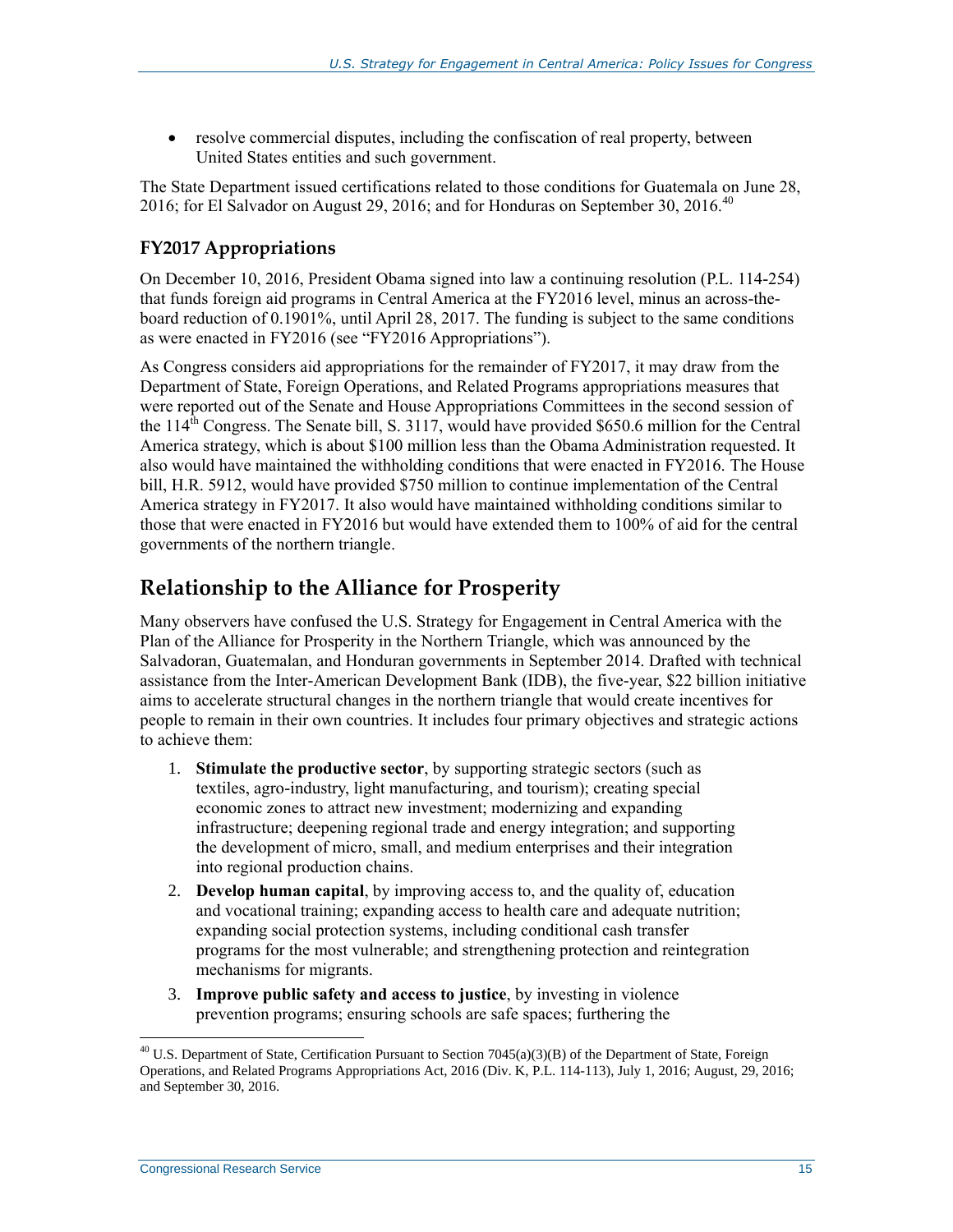professionalization of the police, including through the adoption of community policing practices; enhancing the capacity of investigators and prosecutors; and strengthening prison systems.

4. **Strengthen institutions and promote transparency**, by improving tax administration and revenue collection; professionalizing human resources; strengthening government procurement processes; and increasing budget transparency and access to public information. $41$ 

The northern triangle governments budgeted nearly \$2.9 billion for the Alliance for Prosperity in 2016, which was the first official year of implementation (see **[Table 6](#page-19-0)**). The resources allocated to the plan included government revenues as well as loans from the IDB and other international financial institutions. About 41% of the funding was dedicated to stimulating the productive sector, 38% to developing human capital, 11% to improving public safety, and 10% to strengthening institutions.

<span id="page-19-0"></span>

| <b>El Salvador</b> | Guatemala | <b>Honduras</b> | Total  |  |
|--------------------|-----------|-----------------|--------|--|
| 35 I               | 438       | 369             | I, I58 |  |
| 305                | 368       | 421             | 094.ا  |  |
| 87                 | 62        | 164             | 313    |  |
| 273                |           | 14              | 294    |  |
| 1,016              | 875       | 968             | 2,859  |  |
|                    |           |                 |        |  |

#### **Table 6. Alliance for Prosperity Funding by Country: 2016**

(in millions of U.S. dollars)

**Source:** *Plan de la Alianza para la Prosperidad del Triángulo Norte – El Salvador, Guatemala y Honduras: Proyecto de Presupuesto para 2017*, February 2017.

The Obama Administration praised the northern triangle governments for developing the Alliance for Prosperity and committed to working to align U.S. programs and resources with the strategic priorities identified under the initiative.<sup> $\frac{\pi}{2}$ </sup> Congress also expressed support for the initiative and appropriated funds to implement the U.S. Strategy for Engagement in Central America "in support of the Plan of the Alliance for Prosperity in the Northern Triangle" in the Consolidated Appropriations Act, 2016 (P.L. 114-113). Nevertheless, the Alliance for Prosperity and the U.S. Strategy for Engagement in Central America remain separate initiatives.

Although the two initiatives have broadly similar objectives and fund complementary efforts, they prioritize different activities since the U.S. Strategy for Engagement in Central America is designed to advance U.S. interests in all seven nations of the isthmus and the Alliance for Prosperity represents the agendas of the three northern triangle governments. For example, the U.S. Strategy for Engagement in Central America devotes significant funding to efforts intended

<sup>41</sup> Governments of El Salvador, Guatemala, and Honduras*, Plan of the Alliance for the Prosperity of the Northern Triangle: Progress in 2015 and the Plan in 2016*, September 2015; and *Plan of the Alliance for Prosperity in the Northern Triangle: A Road Map*, September 2014, at http://idbdocs.iadb.org/wsdocs/getdocument.aspx?docnum= 39224238.

<sup>&</sup>lt;sup>42</sup> White House, Office of the Press Secretary, "The Blair House Communique: Joint Communique of the Presidents of El Salvador, Guatemala, and Honduras, and the Vice President of the United States of America in Relation to the Plan of the Alliance for Prosperity in the Northern Triangle," February 26, 2016.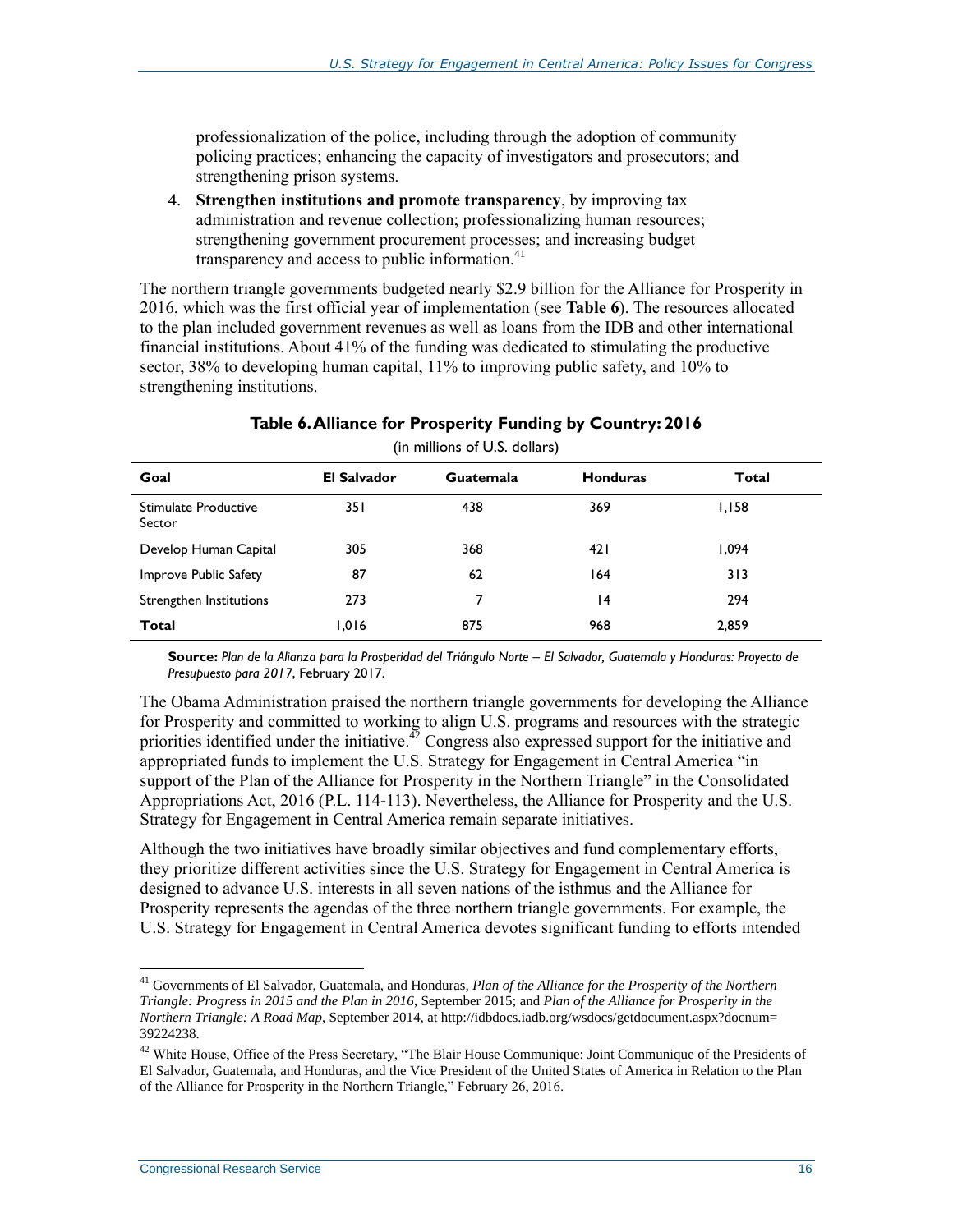to strengthen the capacity of civil society groups, which—to date—have played relatively minor roles in the Alliance for Prosperity. Similarly, the Alliance for Prosperity has focused heavily on large-scale infrastructure projects, which are not funded by the U.S. Strategy for Engagement in Central America.

## **Policy Issues for Congress**

Congress may examine a number of policy issues as it deliberates on potential changes to the U.S. Strategy for Engagement in Central America and future appropriations for the initiative. These issues include the extent to which Central American governments are demonstrating the political will to undertake domestic reforms, the utility of the conditions placed on assistance to Central America, and the potential implications of changes to U.S. immigration, trade, and drug control policies for U.S. objectives in the region.

### **Political Will in Central America**

Although many analysts assert that Central American nations will require external support to address their challenges, they also contend that significant improvements in the region ultimately will depend on Central American leaders carrying out substantial internal reforms.<sup>43</sup> That contention is supported by multiple studies conducted over the past decade, which have found that aid recipients' domestic political institutions play a crucial role in determining the relative effectiveness of foreign aid. $44$  Some scholars argue that this conclusion is also supported by the region's history:

How did Costa Rica do so much better by its citizens than its four northern neighbors since 1950? The answer, we contend, stems from the political will of Costa Rican leaders. Even though they shared the same disadvantageous economic context of the rest of Central America, Costa Rica's leaders adopted and kept democracy, abolished the armed forces, moderated income inequality, and invested in education and health over the long haul. The leaders of the other nations did not make these choices, at least not consistently enough to do the job.<sup>45</sup>

One of the underlying assumptions of the U.S. Strategy for Engagement in Central America is that "Central American governments will continue to demonstrate leadership and contribute significant resources to address challenges" if they are supported by international partners.<sup>46</sup> Such political will cannot be taken for granted, however, given that previous U.S. efforts to ramp up assistance to Central America—including substantial increases in development aid during the 1960s under President John F. Kennedy's Alliance for Progress and massive aid flows in the 1980s during the Central American conflicts (see **[Figure 4](#page-21-0)**)—were not matched by far-reaching domestic reforms in the region. 47

**Congressional Research Service 17** 17

<sup>43</sup> See, for example, Roger Noriega, "How to Turn Off the Latin Refugee Flood at the Source," *New York Post*, February 24, 2017; and Adriana Beltrán, "Children and Families Fleeing Violence in Central America," *Washington Office on Latin America (WOLA)*, February 21, 2017.

<sup>44</sup> Jonathan Glennie and Andy Sumner, *The \$138.5 Billion Question: When Does Foreign Aid Work (and When Doesn't It)?*, Center for Global Development, CGD Policy Paper 049, November 2014, pp. 35-42.

<sup>45</sup> John A. Booth, Christine J. Wade, and Thomas W. Walker, *Understanding Central America: Global Forces, Rebellion, and Change*, 6<sup>th</sup> ed. (Boulder, CO: Westview Press, 2015), pp. 23-24.

<sup>46</sup> White House, *U.S. Strategy for Engagement in Central America*, March 16, 2015.

<sup>47</sup> See, for example, Eduardo Frei Montalva, "The Alliance that Lost its Way," *Foreign Affairs*, April 1967; and U.S. Congress, Joint Economic Committee, *The Caribbean Basin: Economic and Security Issues*, committee print, *Central*  (continued...)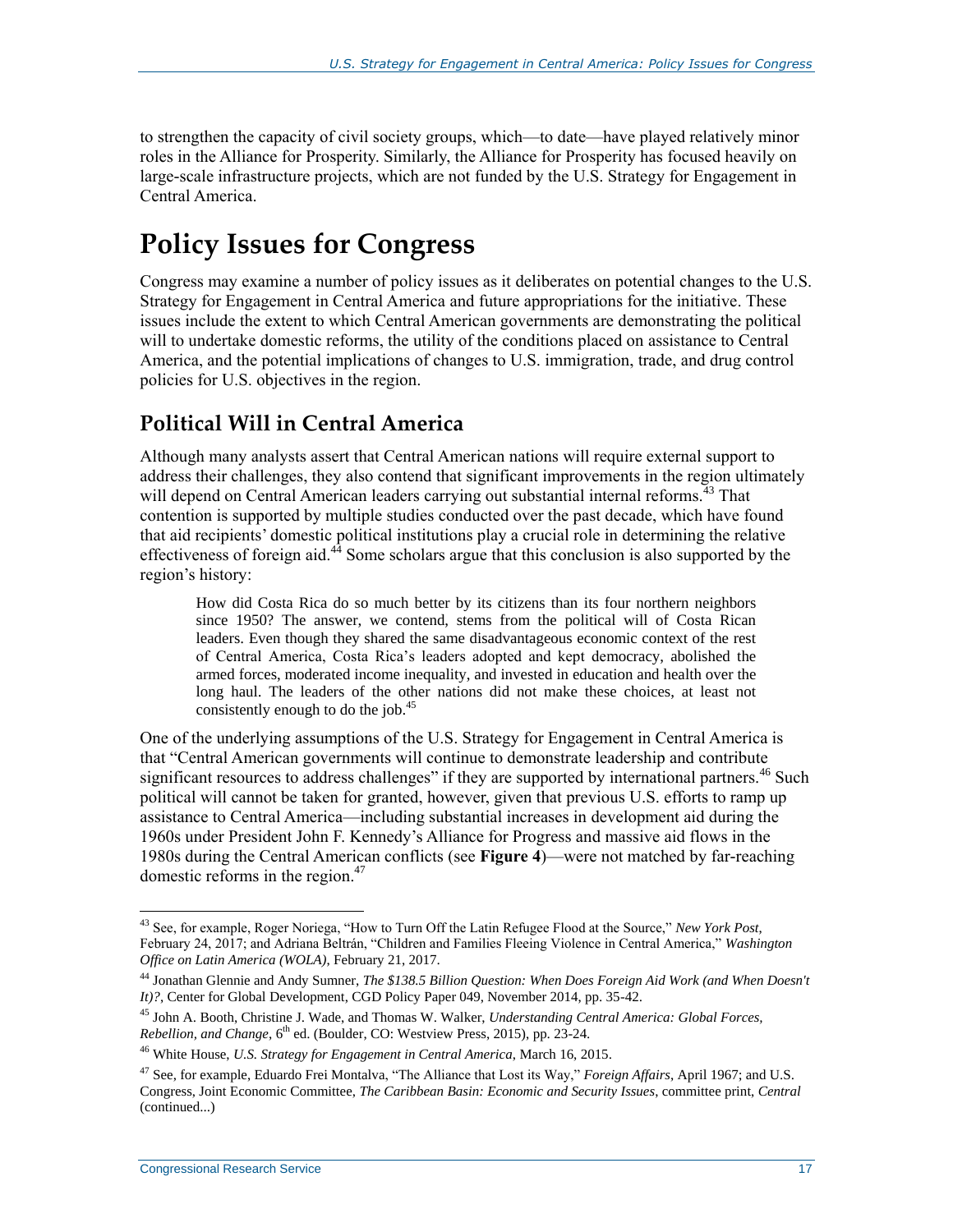<span id="page-21-0"></span>

**Figure 4. U.S. Assistance to Central America: FY1946-FY2015**

(obligations in billions of constant 2015 U.S. dollars)

Over the past few years, Central American governments have demonstrated varying levels of commitment to internal reform. As noted previously, the three northern triangle governments worked together to develop the Alliance for Prosperity, which includes numerous policy commitments. They already have implemented some legislative reforms and identified resources to advance the plan's objectives. For example, El Salvador has begun to implement a comprehensive security plan, Guatemala has developed a new strategy to combat chronic malnutrition, and Honduras has entered into an agreement with Transparency International to monitor and improve the government's management of public finances.<sup>48</sup> At the same time, tax collection has remained relatively flat in the region, inhibiting the governments' abilities to invest additional resources in key institutions and programs.<sup>49</sup>

Central American nations also have begun to combat systemic corruption. Attorneys general in the region, with the backing of CICIG in Guatemala and MACCIH in Honduras, have taken on high-profile cases that have implicated presidents, Cabinet ministers, legislators, and members of the security forces. In Guatemala, for example, investigations into a corruption ring at the

**Source:** CRS presentation of data from USAID, *U.S. Overseas Loans and Grants: Obligations and Loan Authorizations, July 1, 1945-September 30, 2015*, January 10, 2017, at [https://explorer.usaid.gov/reports.html.](https://explorer.usaid.gov/reports.html) **Note:** Includes aid obligations from all U.S. government agencies.

<sup>(...</sup>continued)

*America: Continuing U.S. Concerns*, study paper prepared by Nina M. Serafino of the Congressional Research Service, 102nd Cong., 2nd sess., January 1993, S.Prt. 102-110 (Washington, DC: GPO, 1993).

<sup>48</sup> Governments of El Salvador, Guatemala, and Honduras*, Plan of the Alliance for the Prosperity of the Northern Triangle: Main Progress and Achievements, 2015-2016*, September 2016.

<sup>49</sup> Instituto Centroamericano de Estudios Fiscales (ICEFI), *Perfiles Marcofiscales de Centroamérica: Por Una Política Fiscal para la Democracia y el Desarrollo*, December 2016.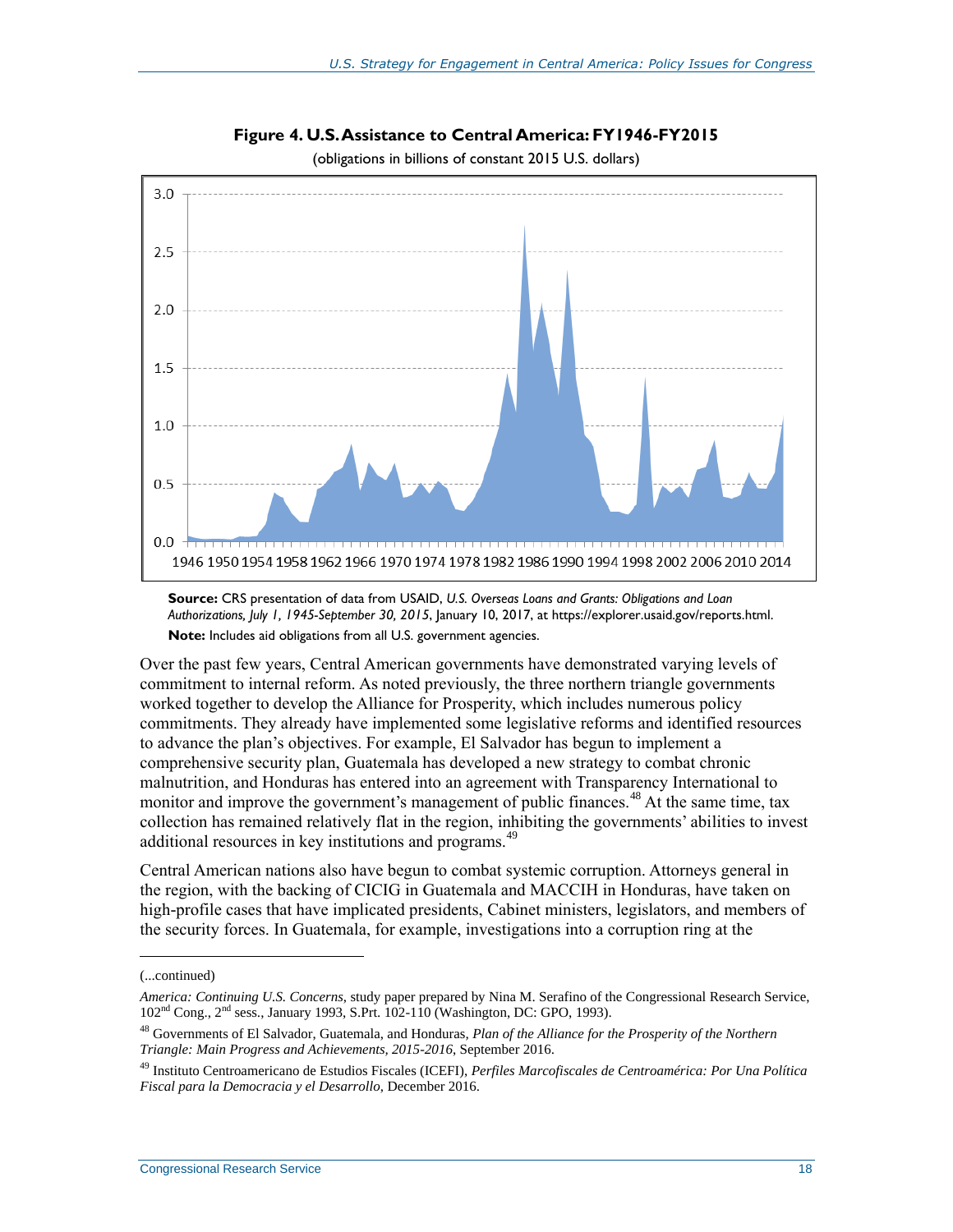national tax agency led to the arrests of dozens of officials, including then-President Otto Pérez Molina. Nevertheless, many elected officials in the region have supported these types of anticorruption efforts only reluctantly. In Honduras, for example, President Juan Orlando Hernández established MACCIH in an attempt to mollify protestors after reports circulated that \$330 million was embezzled from the Honduran social security institute and that some of the stolen funds were used to fund Hernández's 2013 election campaign. Hernández refused to grant MACCIH independent investigative or prosecutorial powers like those of CICIG, and the Honduran Congress has repeatedly delayed and modified MACCIH's proposed reforms.<sup>50</sup> The Salvadoran government has ruled out establishing any type of international anti-impunity commission. $51$ 

Congress could consider a number of actions to support reform efforts in the region. In addition to placing legislative conditions on aid, which is discussed in the following section (see ["Aid](#page-22-0)  [Conditionality"](#page-22-0)), Congress could continue to offer vocal and financial support to individuals and institutions committed to change. For example, the House Committee on Foreign Affairs adopted a resolution in March 2017, H.Res. 145, that recognizes the anticorruption efforts of CICIG, MACCIH, and the attorneys general of El Salvador, Guatemala, and Honduras, and calls on the northern triangle governments to provide the attorneys general with the support, resources, and independence they need to carry out their responsibilities. Similarly, [S.Rept. 114-290](http://www.congress.gov/cgi-lis/cpquery/R?cp114:FLD010:@1(sr290):) and H.Rept. 114-693, which accompanied the FY2017 foreign aid appropriations bills reported out of committee in the 114<sup>th</sup> Congress, designated specific funding to support attorneys general and international anticorruption commissions in the region. Congress also could call on the President to impose economic sanctions on, or to deny entry into the United States to, foreign individuals responsible for gross violations of human rights or significant corruption pursuant to the Global Magnitsky Human Rights Accountability Act, which was adopted as part of the FY2017 National Defense Authorization Act [\(P.L. 114-328\)](http://www.congress.gov/cgi-lis/bdquery/R?d114:FLD002:@1(114+328)) in December 2016.<sup>52</sup>

## <span id="page-22-0"></span>**Aid Conditionality**

Congress has placed strict conditions on assistance to Central America in an attempt to bolster political will in the region and ensure foreign aid is used as effectively as possible. As noted previously, the Consolidated Appropriations Act, 2016 (P.L. 114-113), required the State Department to withhold 75% of "assistance for the central governments of El Salvador, Guatemala, and Honduras" until the Secretary of State could certify those governments were "taking effective steps" to address a variety of issues. The act linked 25% of the withheld aid to efforts to improve border security, combat human smuggling and trafficking, inform citizens of the dangers of the journey to the United States, and cooperate with the U.S. government on repatriation. It linked the remaining 50% to 12 other issues, including efforts to combat corruption, increase revenues, and address human rights concerns (see ["FY2016 Appropriations"](#page-16-0) for the full list of conditions). The FY2017 foreign aid appropriations bills that were reported out of committee during the second session of the  $114<sup>th</sup>$  Congress [\(S. 3117](http://www.congress.gov/cgi-lis/bdquery/z?d114:S.3117:) and H.R. 5912) included similar conditions, and some Members of Congress have called for maintaining the conditions in FY2018.

<sup>50</sup> Felipe Puerta, "New Law Proposed by MACCIH Hits Familiar Obstacles in Honduras," *Insight Crime*, October 24, 2016.

<sup>51</sup> "El Salvador: Mild Alternative to the CICIG Model," *Latin American Security and Strategy Review*, November 2015.

<sup>52</sup> For more information, see CRS In Focus IF10576, *The Global Magnitsky Human Rights Accountability Act*, by Dianne E. Rennack.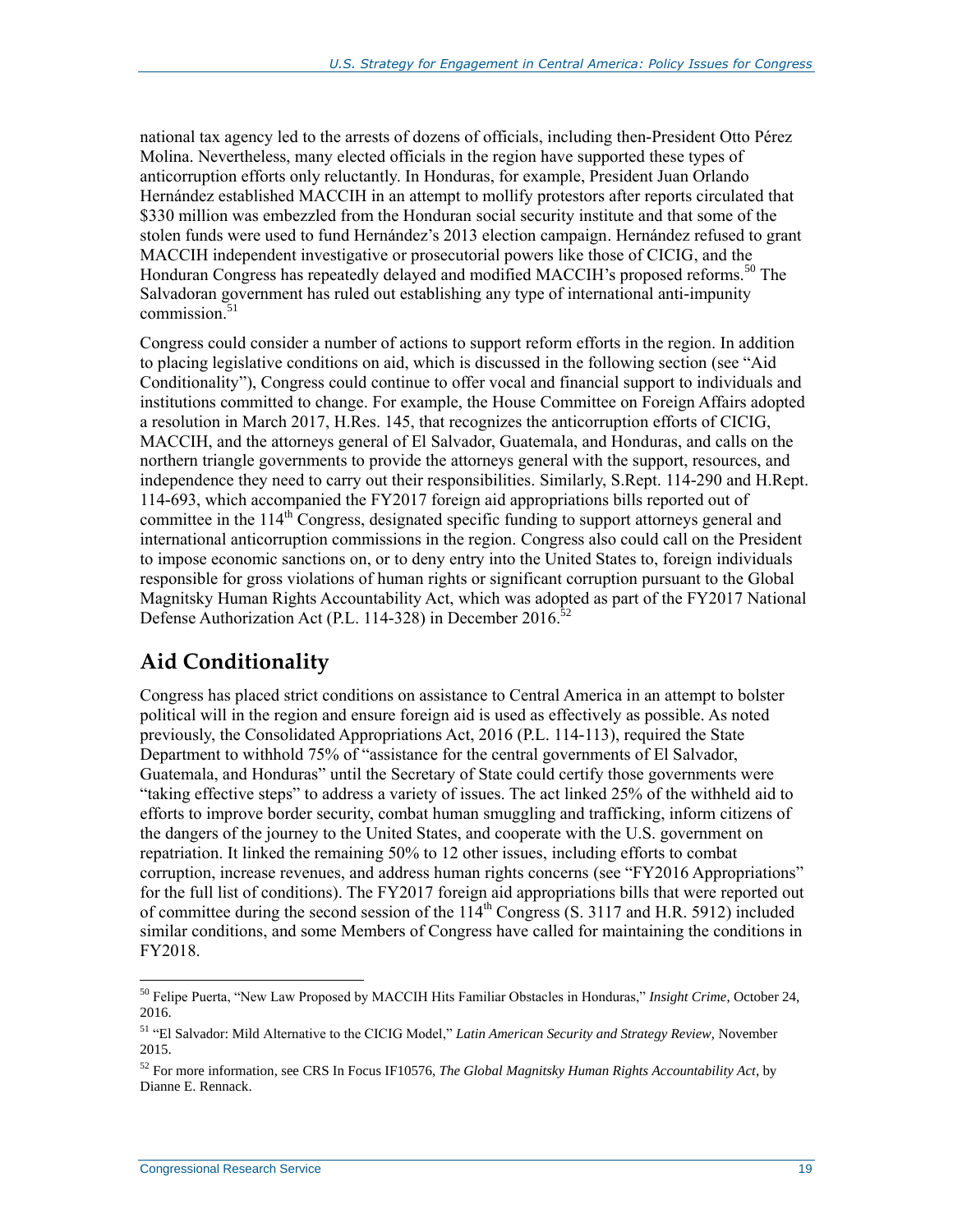Although U.S. officials acknowledge that aid restrictions give them leverage with partner governments, many argue that the FY2016 appropriations measure included too many conditions and withheld too much aid. They contend that it is important to focus on a few key issues given the limited capacities of the northern triangle governments and that such prioritization is difficult with 16 different conditions. They also assert that it requires significant time to track efforts to meet the conditions and that those resources could be better used overseeing implementation of the Central America strategy.

U.S. officials argue that by subjecting nearly all "assistance for the central governments" to the withholding requirements, Congress effectively prevented U.S. agencies from carrying out some programs that would help the governments meet the conditions. For example, U.S. assistance to support police reform efforts had to be withheld until the State Department could certify that the northern triangle governments were taking effective steps to "establish and implement a plan to create a professional, accountable civilian police force and curtail the role of the military in internal policing." Similarly, U.S. assistance to strengthen tax collection agencies had to be withheld until the State Department could certify that the northern triangle governments were taking effective steps to "increase government revenues, including by implementing tax reforms and strengthening customs agencies." Congress could prevent such unintended consequences in the future by adding legislative language to waive withholding requirements for aid that would directly address the conditions themselves.

Withholding requirements also delayed implementation of the Central America strategy. Although the FY2016 appropriations bill was adopted in December 2015, the State Department did not issue the final certification (for Honduras) until September 30, 2016—the last day of the fiscal year. Consequently, most aid did not begin to be delivered until early 2017 (see **[Figure 5](#page-23-0)**). U.S. agencies obligated some aid not subject to the withholding requirements at earlier dates but they were hesitant to commit resources to specific activities until they knew whether they would have access to the remaining funding. According to the State Department, approximately \$43 million in aid for El Salvador, \$35 million in aid for Guatemala, and \$55 million in aid for Honduras was linked to the certification requirements.<sup>53</sup>

#### **Figure 5. Central America Strategy Funding Timeline**

<span id="page-23-0"></span>

(status of FY2016 foreign assistance for the northern triangle)

**Source:** CRS Graphics.

Certified by State Department

At the same time, some Members of Congress and civil society organizations argue that the State Department was too quick to issue the certifications. To date, most of the criticism has focused on the State Department's decision to certify that the Honduran government had met the second set

Salvadoran gov't meets<br>2<sup>nd</sup> set of conditions

<sup>&</sup>lt;sup>53</sup> CRS correspondence with State Department official, December 16, 2016.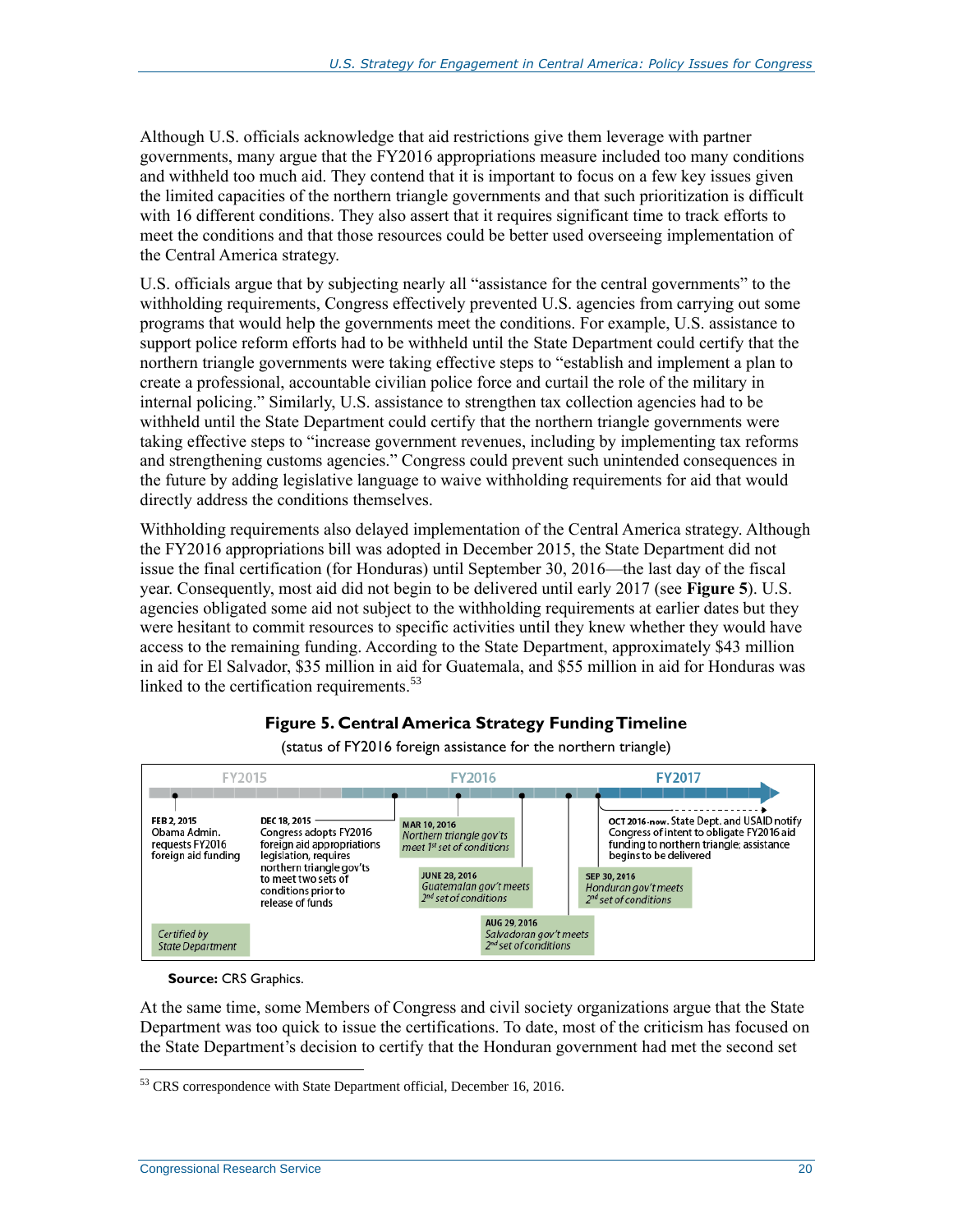of conditions, tied to 50% of the funds, which included several human rights requirements. The disagreement stems from the subjective wording of the legislation, which requires the State Department to certify that the government is "taking effective steps" to

- investigate and prosecute in the civilian justice system members of military and police forces who are credibly alleged to have violated human rights, and ensure that the military and police are cooperating in such cases;
- cooperate with commissions against impunity, as appropriate, and with regional human rights entities; and
- protect the right of political opposition parties, journalists, trade unionists, human rights defenders, and other civil society activists to operate without interference.

In the memorandum of justification accompanying the certification, the State Department noted that an active duty Army Special Forces officer had been arrested and was facing prosecution in the civilian justice system for his alleged involvement in the murder of Berta Caceres, a highprofile indigenous and environmental activist. It also asserted that the public ministry was investigating dozens of high-level police officers, including some who allegedly were involved in the murders of top Honduran counternarcotics and anti-money laundering officials. With regard to cooperation with anti-impunity and human rights entities, the memorandum of justification noted that the Honduran government signed an agreement with the OAS to establish the MACCIH, invited the U.N. Office of the High Commissioner for Human Rights to open an office in Honduras, and hosted multiple visits from special rapporteurs from the OAS and the United Nations. Finally, the memorandum of justification asserted that the Honduran government is implementing a 2015 law to protect human rights defenders, journalists, social communicators, and justice sector officials, and is dedicating additional resources and consulting with outside experts to improve the government's protection program.<sup>54</sup>

Critics argue that the human rights situation in Honduras remains poor despite those efforts and that the State Department's certification "makes a mockery" of the legislative conditions.<sup>55</sup> Human rights groups note that political and social activists in Honduras continue to be killed, including numerous individuals who had been granted precautionary measures by the Inter-American Commission on Human Rights (IACHR) and were supposed to be under government protection at the time they were murdered. The IACHR asserts that "no adequate or effective measures are being implemented to protect the beneficiaries of precautionary measures.<sup>556</sup> The perpetrators of many of these attacks have yet to be identified.

Studies of aid conditionality have found that conditions generally fail to alter aid recipients' behavior when recipients think donors are unlikely to follow through on their threats to withhold aid.<sup>57</sup> Members of Congress who are concerned that the State Department is issuing certifications

 $\overline{a}$  $54$  U.S. Department of State, Memorandum of Justification Regarding Certification Under Section 7045(a)(3)(B) of the Department of State, Foreign Operations, and Related Programs Appropriations Act, 2016 (Div. K, P.L. 114-113), September 30, 2016.

<sup>55</sup> Tracy Wilkinson, "Congress and State Department at Odds over \$55 Million in Aid for Honduras," *Los Angeles Times*, October 25, 2016.

<sup>56</sup> Inter-American Commission on Human Rights (IACHR), "IACHR Repudiates the Killing of José Ángel Flores and Silmer Dionisio George in Honduras," press release, November 3, 2016.

<sup>57</sup> Andrew Mold, *Policy Ownership and Aid Conditionality in the Light of the Financial Crisis: A Critical Review*, Organisation for Economic Co-operation and Development, Development Centre Studies, 2009; Melissa G. Dalton, *Smart Conditions: A Strategic Framework for Leveraging Security Assistance*, Center for Strategic & International Studies, July 2016.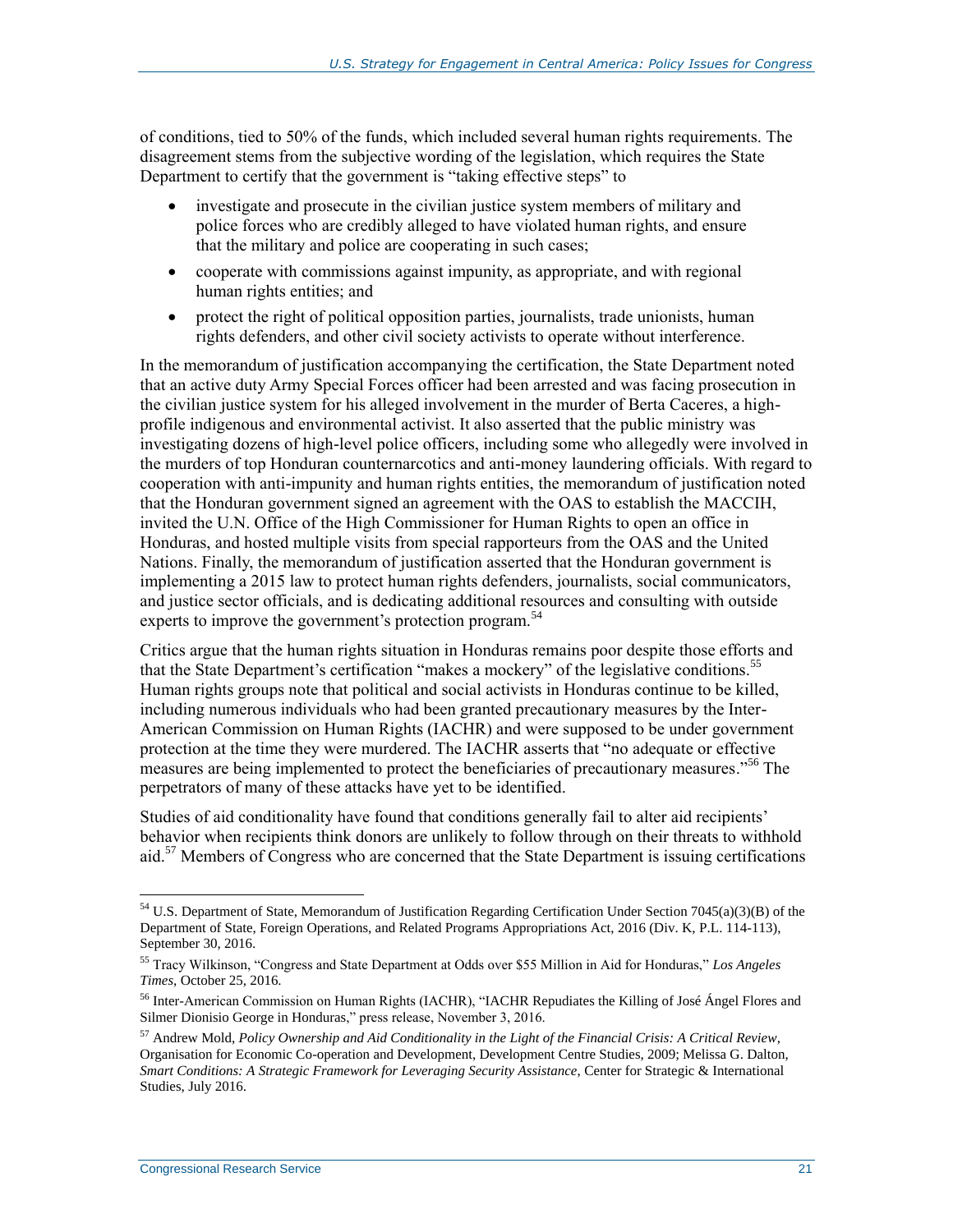too quickly and thereby weakening the conditions' effectiveness could seek changes to future appropriations bills that would require the northern triangle governments to meet specific criteria that could be measured objectively prior to receiving assistance.

### **Implications of other U.S. Policy Changes**

Given Central America's geographic proximity and close commercial and migration ties to the United States, changes in U.S. immigration, trade, and drug control policies can have far-reaching effects in the region. As Congress considers the future of the U.S. Strategy for Engagement in Central America, it also may wish to evaluate how changes to other U.S. policies might support or hinder the strategy's objectives.

#### **Immigration**

 $\overline{a}$ 

Central American nations have strong migration ties to the United States. In 2015, an estimated 3.4 million individuals born in Central America were living in the United States, including nearly 1.4 million Salvadorans; 928,000 Guatemalans; 599,000 Hondurans; and 256,000 Nicaraguans.<sup>58</sup> Those immigrant populations play crucial roles in Central American economies. Remittances from migrant workers abroad—the vast majority (78%) of whom live in the United States<sup>59</sup>—are equivalent to 11% of GDP in Guatemala, 17% of GDP in El Salvador, and more than 18% of GDP in Honduras (see **[Figure 6](#page-26-0)**).

Many Central Americans reside in the United States in an unauthorized status, however, and are therefore at risk of being removed (*deported*) from the country. The Pew Research Center estimates that 1.7 million (more than half) of the Central Americans residing in the United States in 2014 were unauthorized migrants.<sup>60</sup> Although Secretary of Homeland Security John Kelly has asserted that "there will be no mass deportations,"<sup>61</sup> Central American officials are concerned that removals from the United States may accelerate as a result of President Trump's executive orders on immigration enforcement.<sup>62</sup> In FY2016, the last full year of the Obama Administration, U.S. Immigration and Customs Enforcement (ICE) removed nearly 77,000 Central Americans, including about 34,000 Guatemalans; 22,000 Hondurans; and  $21,000$  Salvadorans.<sup>63</sup> Although some observers maintain that deportees could bring new skills and entrepreneurial mindsets back to their countries of origin,<sup>64</sup> a significant increase in removals from the United States likely would take a toll on Central American economies as a result of reduced remittances.<sup>65</sup>

<sup>58</sup> U.S. Census Bureau, *2015 American Community Survey 1-Year Estimates*, accessed by CRS on American Factfinder Website, March 30, 2017.

 $59$  Although most Central American migrants reside in the United States, about 47% of Nicaraguan migrants reside in Costa Rica. U.N. Population Division, Department of Economic and Social Affairs, *Trends in International Migrant Stock: Migrants by Destination and Origin*, December 2015.

<sup>60</sup> Jeffrey S. Passel and D'vera Cohn, *Overall Number of U.S. Unauthorized Immigrants Holds Steady Since 2009*, Pew Research Center, September 20, 2016.

<sup>61</sup> "Secretary of State Rex Tillerson Delivers Remarks with Mexican Foreign Minister Luis Videgaray," *CQ Newsmaker Transcripts*, February 23, 2017.

<sup>62</sup> Executive Order 13767, "Border Security and Immigration Enforcement Improvements," 82 *Federal Register* 8793- 8797, January 30, 2017; and Executive Order 13768, "Enhancing Public Safety in the Interior of the United States," 82 *Federal Register* 8799-8803, January 30, 2017.

<sup>63</sup> U.S. Immigration and Customs Enforcement (ICE), *Fiscal Year 2016 ICE Enforcement and Removal Operations Report*, December 30, 2016, pp. 16-21.

<sup>64</sup> Ioan Grillo, "How Trump's Deportation Crackdown Could Sink El Salvador," *Time*, February 23, 2017; Kate Linthicum, "Meet El Salvador's Growing Middle Class: Deportees from the U.S.," *Los Angeles Times*, February 26, (continued...)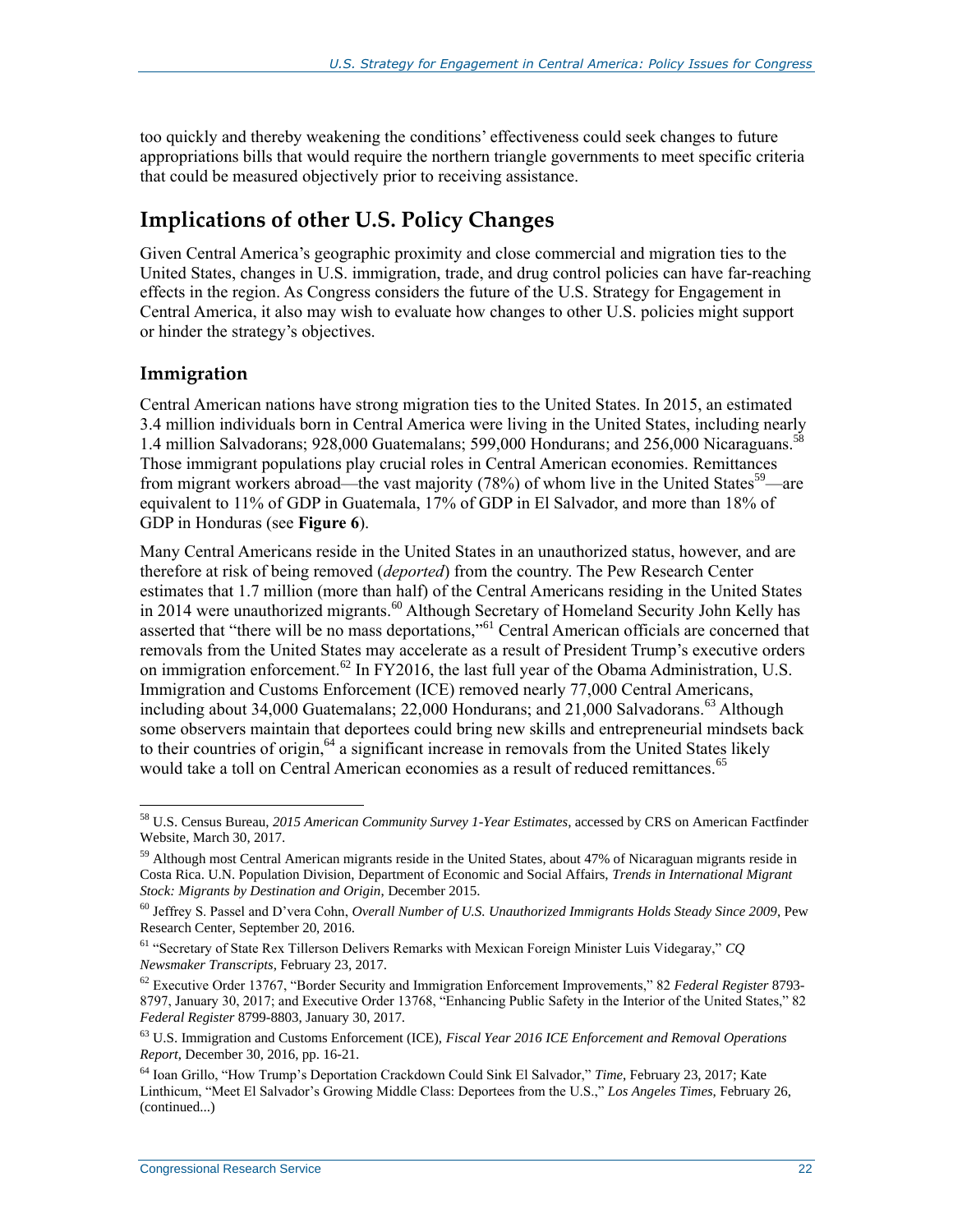<span id="page-26-0"></span>

#### **Figure 6. Remittances to Central America: 2016**

**Sources:** CRS, using remittance data from Manuel Orozco, *Remittances to Latin America and the Caribbean in 2016*, Inter-American Dialogue, February 10, 2017; and Banco Central de Honduras, *Memoria 2016*, 2017; and GDP data from IMF, *World Economic Outlook Database October 2016*, October 4, 2016.

In addition to the potential economic impact, increased deportations could fuel instability in the region. The northern triangle countries already are struggling to absorb deportees as a result of the countries' weak labor markets and lack of social services, and an increase in deportations likely would aggravate social tensions.<sup>66</sup> Other Central American nations, such as Costa Rica, fear that stricter immigration enforcement in the United States could lead to higher levels of intraregional migration that would strain their government resources. <sup>67</sup> Some Central American officials also assert that deportations from the United States are exacerbating security problems. Although U.S. deportations in the 1990s contributed to the spread of gang violence in Central America, many analysts argue that more recent deportations have had a minimal effect on security conditions in the region. In FY2016, fewer than 2,100 individuals removed by ICE were classified as suspected or confirmed gang members.<sup>68</sup>

<sup>(...</sup>continued)

<sup>2017.</sup>

<sup>&</sup>lt;sup>65</sup> Kari Pries, "Incoming Administration's Deportations Would Put Fiscal Pressure on Central American Countries, Raise Death and Injury Risks," *IHS Global Insight*, November 18, 2016; Foro Social de Deuda Externa y Desarrollo de Honduras (FOSDEH), *Una Aproximación a la Políticas de Atención a los Deportados en los Países del Triángulo Norte de Centroamérica*, February 23, 2017.

 $66$  Ibid.

<sup>67</sup> "Preocupa a Costa Rica Llegada de Migrantes de Centroamérica y Venezuela," Agence France Presse, March 20, 2017.

<sup>68</sup> ICE, *Fiscal Year 2016 ICE Enforcement and Removal Operations Report*, December 30, 2016, p. 11.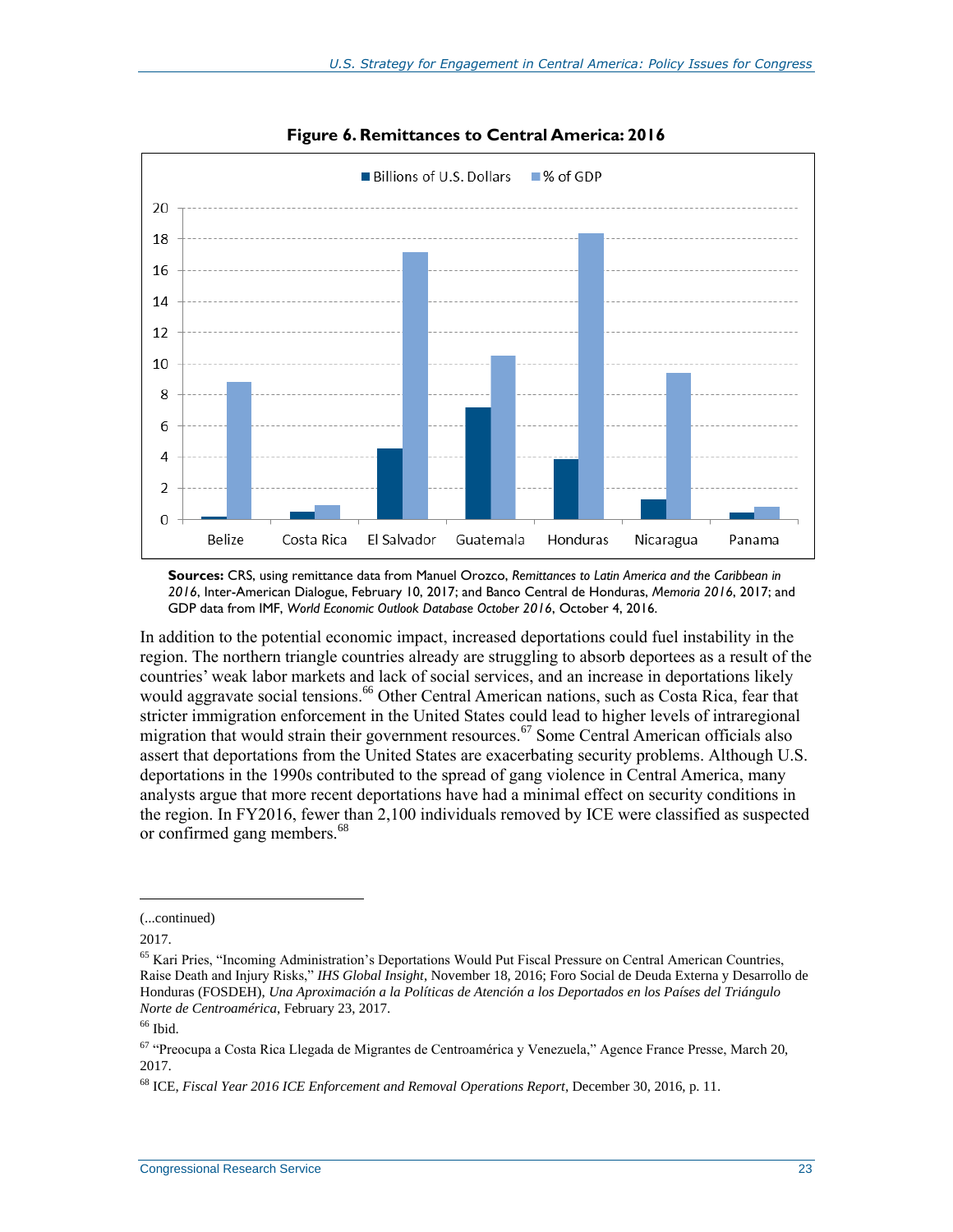#### **Trade**

Most Central American nations have close commercial ties to the United States and have become more integrated into U.S. supply chains since the adoption of CAFTA-DR. In 2016, U.S. merchandise trade with the seven nations of Central America amounted to nearly \$47 billion. Although Central America accounts for a small portion (1.3%) of total U.S. trade, the United States is a major market for Central American goods.<sup>69</sup> In 2016, the value of merchandise exports to the United States was equivalent to nearly 8% of GDP in Costa Rica, 9% of GDP in El Salvador, 22% of GDP in Honduras, and 25% of GDP in Nicaragua (see **[Figure 7](#page-27-0)**).

<span id="page-27-0"></span>

#### **Figure 7. Central American Exports to the United States: 2016**

**Sources:** CRS, using U.S. import data from the U.S. Department of Commerce, as presented by *Global Trade Atlas*, accessed in March 2017; and GDP data from IMF, *World Economic Outlook Database October 2016*, October 4, 2016.

Given the economic importance of access to the U.S. market, Central American nations have closely tracked recent developments in U.S. trade policy. Some in the region were relieved by President Trump's decision to withdraw from the Trans-Pacific Partnership (TPP), a proposed trade agreement among 12 Asia-Pacific countries.<sup>70</sup> Provisions of the agreement would have allowed nations such as Vietnam to export apparel to the United States duty-free, which could have eliminated much of the competitive advantage now enjoyed by Central American apparel producers as a result of CAFTA-DR.<sup>71</sup> The Salvadoran government and the Central American-Dominican Republic Apparel and Textile Council estimated that the CAFTA-DR region would

 $\overline{a}$ <sup>69</sup> U.S. Department of Commerce data, as presented by *Global Trade Atlas*, accessed March 2017.

 $^{70}$  For more information on the Trans-Pacific Partnership (TPP) and U.S. withdrawal from the agreement, see CRS Insight IN10443, *CRS Products on the Trans-Pacific Partnership (TPP)*, by Ian F. Fergusson and Brock R. Williams.

<sup>71</sup> CRS Report R44610, *U.S. Textile Manufacturing and the Proposed Trans-Pacific Partnership Agreement*, by Michaela D. Platzer.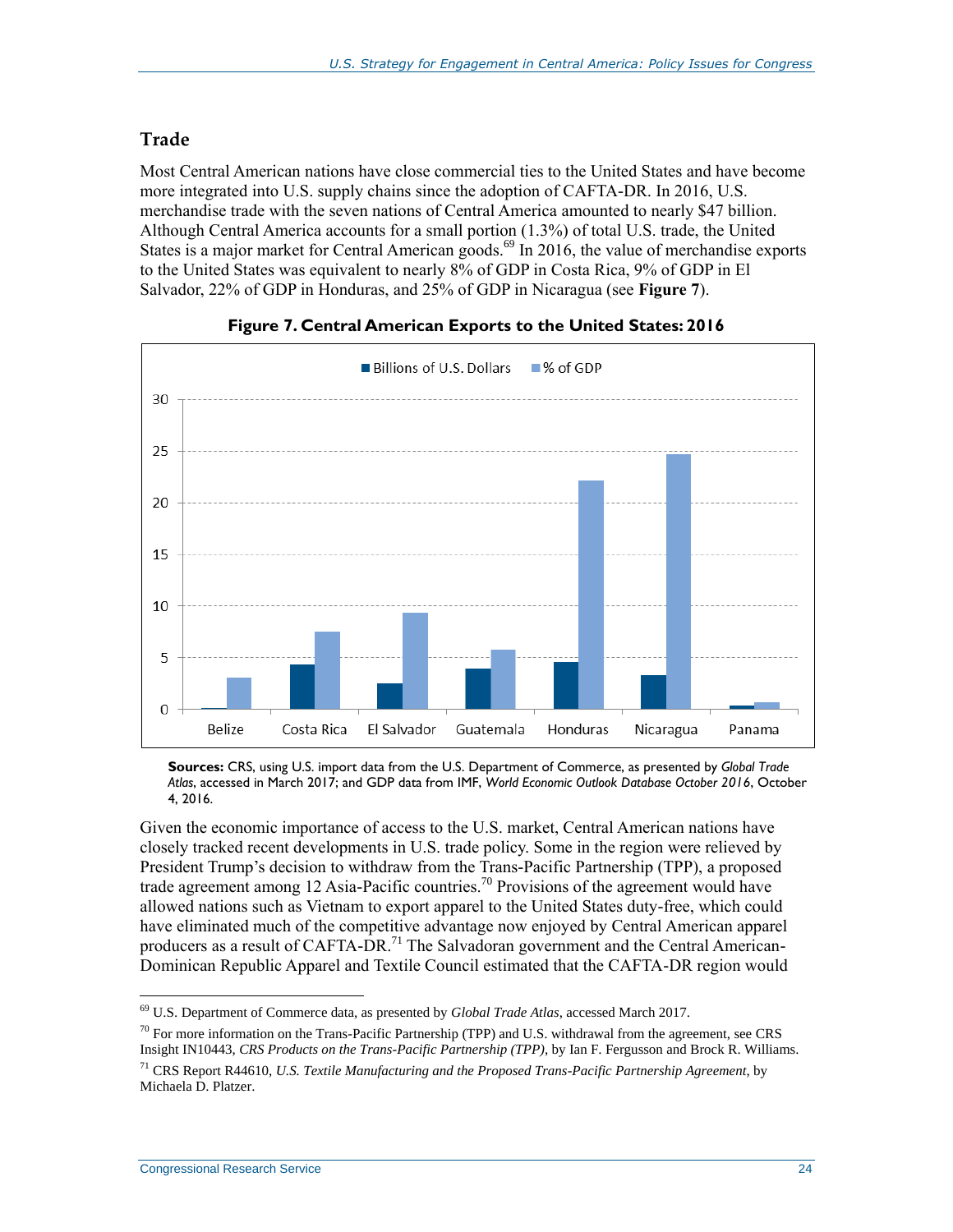have experienced a 15%-18% contraction in industrial employment in the first year after the TPP was implemented.<sup>72</sup> If the United States enters into a similar trade agreement in the future, Congress could consider granting Central American nations trade preferences equal to those included in the new agreement to ameliorate the shock to economies in the region.<sup>73</sup>

The Trump Administration's initial trade policy decisions, including withdrawing from TPP and proposing to renegotiate the North American Free Trade Agreement (NAFTA), have led some observers to question whether CAFTA-DR and the U.S.-Panama Free Trade Agreement also may be reviewed. Central American leaders think the agreements are unlikely to receive new scrutiny because the United States ran a trade surplus of \$8.3 billion with Central America in 2016, including bilateral surpluses with every country but Nicaragua, and the Trump Administration has focused primarily on reducing U.S. trade deficits.<sup>74</sup> Nevertheless, other potential changes to trade policy that the President has floated, such as imposing tariffs on imports, could be detrimental to Central American economies. The IDB estimates that if the United States increased the average tariff for imports from Central America by 20% of their value, the region's GDP would decline by 2.2-4.4 percentage points.<sup>75</sup>

#### **Drug Control**

 $\overline{a}$ 

Although illicit drug production and consumption remain relatively limited in Central America,<sup>76</sup> the region is seriously affected by the drug trade as a result of its location between cocaine producers in South America and consumers in the United States. About 90% of cocaine trafficked to the United States in 2016 transited through Central America, along with unknown quantities of opiates, cannabis, and methamphetamine.<sup>77</sup> The criminal groups that move cocaine through the region receive immense profits; in Honduras alone, trafficking is estimated to generate \$700 million per year, which is equivalent to 3.3% of the country's GDP.<sup>78</sup> Violence in the region has escalated as rival criminal organizations have fought for control over the lucrative drug trade and gangs have battled to control local distribution. The illicit funds produced by drug trafficking also have fostered corruption and impunity in Central America as criminal organizations have financed political campaigns and parties; distorted markets by channeling proceeds into legitimate and illegitimate businesses; and bribed security forces, prosecutors, and judges.<sup>79</sup>

<sup>72</sup> U.S. International Trade Commission, *Trans-Pacific Partnership Agreement: Likely Impact on the U.S. Economy and on Specific Industry Sectors*, May 2016, p. 270.

<sup>73</sup> Eric Farnsworth, "How the TPP Could Disrupt U.S. Aid Plans in Central America," *World Politics Review*, August 24, 2015.

<sup>74</sup> U.S. Department of Commerce data, as presented by *Global Trade Atlas*, accessed March 2017; "Central American Leaders Confident Trump Won't Revoke CAFTA," Agence France Presse, January 25, 2017; Nick Timiraos, "Trump Advisor Peter Navarro: Trade Deficits Endanger U.S. National Security," *Wall Street Journal*, March 6, 2017.

<sup>75</sup> Inter-American Development Bank, *Running Out of Tailwinds: Opportunities to Foster Inclusive Growth in Central America and the Dominican Republic*, 2017, p. 80.

 $76$  According to State Department estimates, about 260 hectares of opium poppy were under cultivation in Guatemala in 2015, with the potential to produce 6 metric tons of heroin. (In comparison, Mexico had an estimated production potential in 2015 of 600 metric tons of heroin). U.S. Department of State, Bureau of International Narcotics and Law Enforcement Affairs, *2017 International Narcotics Control Strategy Report, Volume I: Drug and Chemical Control*, March 2017.

 $77$  Although Mexico is the source of most heroin in the United States, the State Department estimates that about 1,100 hectares of opium poppy were under cultivation in Colombia in 2015, with the potential to produce 24 metric tons of heroin. Ibid.

<sup>78</sup> Steven Dudley, "How Drug Trafficking Operates, Corrupts in Central America," *Insight Crime*, July 6, 2016.  $79$  Ibid.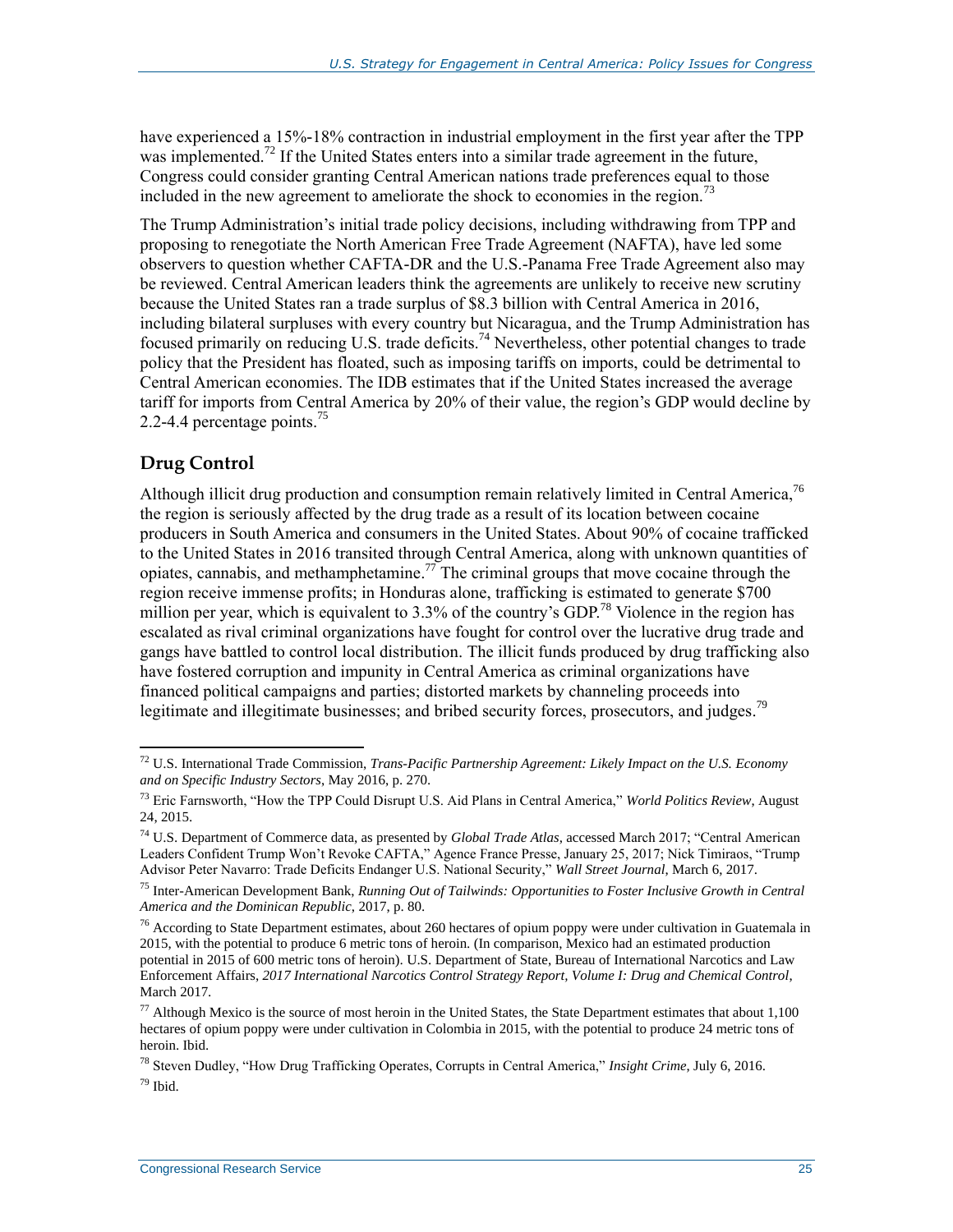Upon the launch of the Mérida Initiative in FY2008, the George W. Bush Administration pledged to reduce drug demand in the United States as part of its "shared responsibility" to address the challenges posed by transnational crime.<sup>80</sup> The Obama Administration reiterated that pledge. Between FY2008 and FY2016, U.S. expenditures on drug demand reduction efforts increased from \$8.6 billion to \$14.7 billion and the portion of the U.S. drug control budget dedicated to demand reduction increased from \$39.3% to 48.2%.<sup>81</sup> The estimated number of individuals aged 12 or older currently using (past month use of) cocaine declined from about 2.1 million in 2007 to 1.4 million in 2011 before climbing back up to 1.9 million in 2015 (the most recent year for which data are available).<sup>82</sup>

Under the Obama Administration's FY2017 budget request, demand reduction efforts would receive \$15.8 billion and would account for a majority (50.9%) of the drug control budget for the first time.<sup>83</sup> Congress has yet to conclude final action on  $FY2017$  appropriations, but it provided additional funds specifically to address heroin and other opioid abuse in the continuing resolution [\(P.L. 114-254\)](http://www.congress.gov/cgi-lis/bdquery/R?d114:FLD002:@1(114+254)). The 114<sup>th</sup> Congress also enacted two other laws that address drug abuse and treatment—the Comprehensive Addiction and Recovery Act (P.L. 114-198) and the 21<sup>st</sup> Century Cures Act [\(P.L. 114-255\)](http://www.congress.gov/cgi-lis/bdquery/R?d114:FLD002:@1(114+255)). Legislative measures to expand or improve the effectiveness of programs to reduce cocaine and other illicit drug consumption in the United States likely would complement efforts under the Central America strategy and would maintain the sense of "shared responsibility" that has guided U.S. relations with the region over the past decade.

## **Outlook**

Central America has made some progress in recent years but continues to face significant challenges. Although economic growth has accelerated since the end of the global financial crisis and U.S. recession, it has failed to produce enough employment to absorb the region's growing labor force or reduce poverty. Civil society has grown stronger, taking to the streets to demand government accountability, but anticorruption efforts have sparked a fierce backlash from those who benefit from the status quo. Violence has declined in several countries, yet the region continues to be one of the most violent in the world, with persistent human rights abuses and widespread impunity.

The United States has begun to implement a new U.S. Strategy for Engagement in Central America, with Congress appropriating \$1.3 billion since FY2015 to promote prosperity, strengthen governance, and improve security in the region. Most analysts think it will be difficult to achieve these objectives, however, and living conditions in the region are unlikely to improve significantly in the short-term. To achieve success in the medium- and long-term, Central American leaders would need to address long-standing issues such as weak institutions, precarious tax bases, and the lack of opportunities for young people. International donors would

 $\overline{a}$ <sup>80</sup> U.S. Department of State, Office of the Spokesman, "Joint Statement on the Mérida Initiative: A New Paradigm for Security Cooperation," October 22, 2007.

<sup>81</sup> Office of National Drug Control Policy (ONDCP), *FY2017 Budget and Performance Summary*, December 2016, p. 24.

<sup>82</sup> ONDCP, *National Drug Control Strategy, Data Supplement*, 2016, p.19., Department of Health and Human Services, Substance Abuse and Mental Health Services Administration, *Results from 2015 National Survey on Drug Use and Health: Detailed Tables*, 2016.

<sup>83</sup> ONDCP, *FY2017 Budget and Performance Summary*, December 2016. There is considerable debate over whether the National Drug Control Budget captures the full scope of U.S. counter-drug activities. For more information, see CRS Report R41535, *Reauthorizing the Office of National Drug Control Policy: Issues for Consideration*, by Lisa N. Sacco and Kristin Finklea.